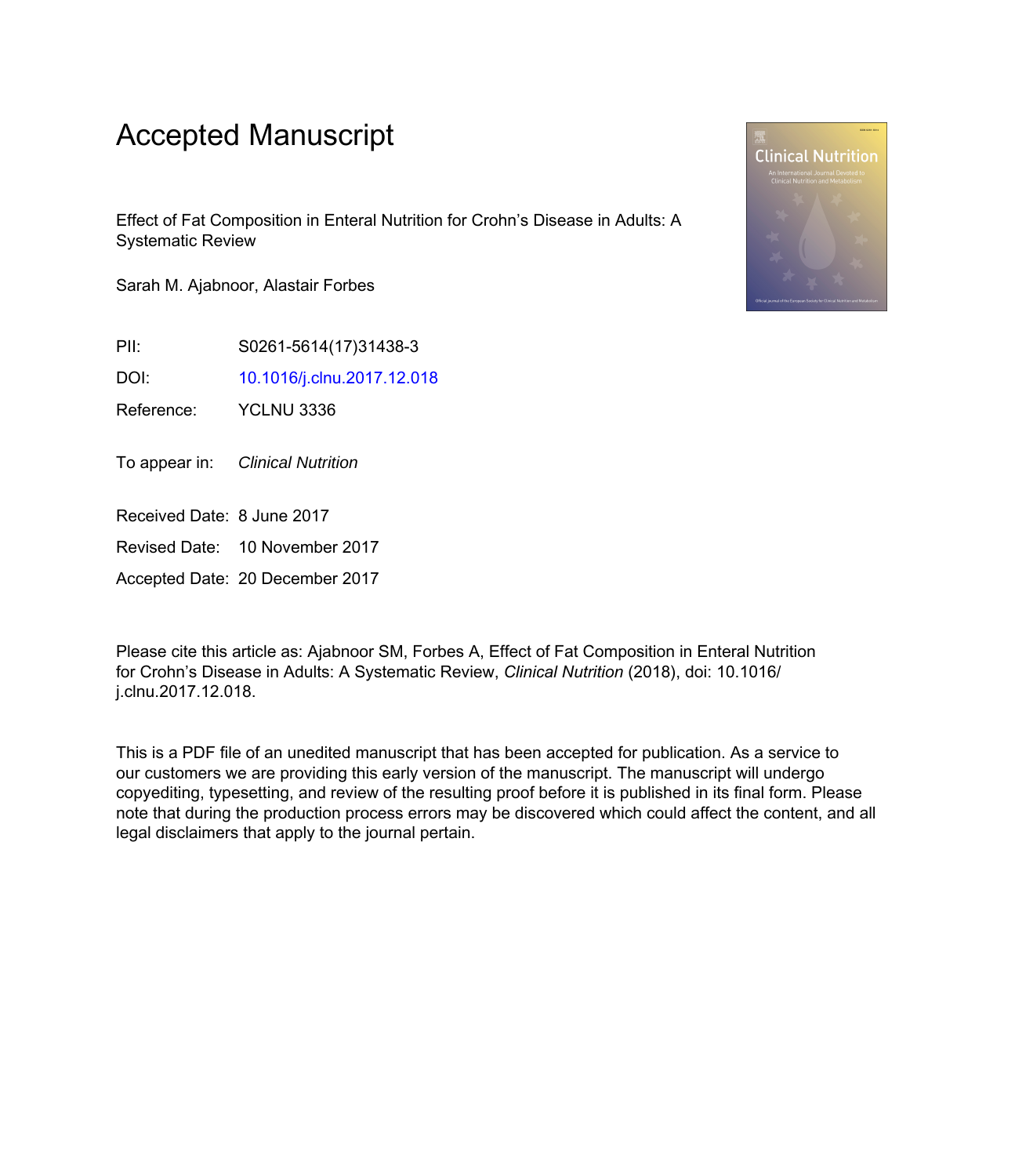nical Nutrition Department, Faculty of Applied Medical Sciences, King Abdu<br>KSA.<br>
KSA.<br>
Mang author: Norwich Medical School, University of East Anglia, Bob Chan<br>
dames Watson Road, Norwich, NR4 7UQ, UK.<br>
Access: alastair, f **Effect of Fat Composition in Enteral Nutrition for Crohn's Disease in Adults: A Systematic Review**  3 Sarah M. Ajabnoor<sup>1,2</sup> and Alastair Forbes<sup>1\*</sup> *1 Norwich Medical School, University of East Anglia, Norwich Research Park, UK. 2 Clinical Nutrition Department, Faculty of Applied Medical Sciences, King Abdulaziz University, KSA. \* Corresponding author: Norwich Medical School, University of East Anglia, Bob Champion Building, James Watson Road, Norwich, NR4 7UQ, UK. Email address: alastair.forbes@uea.ac.uk Telephone: 44 (0) 1603 591903*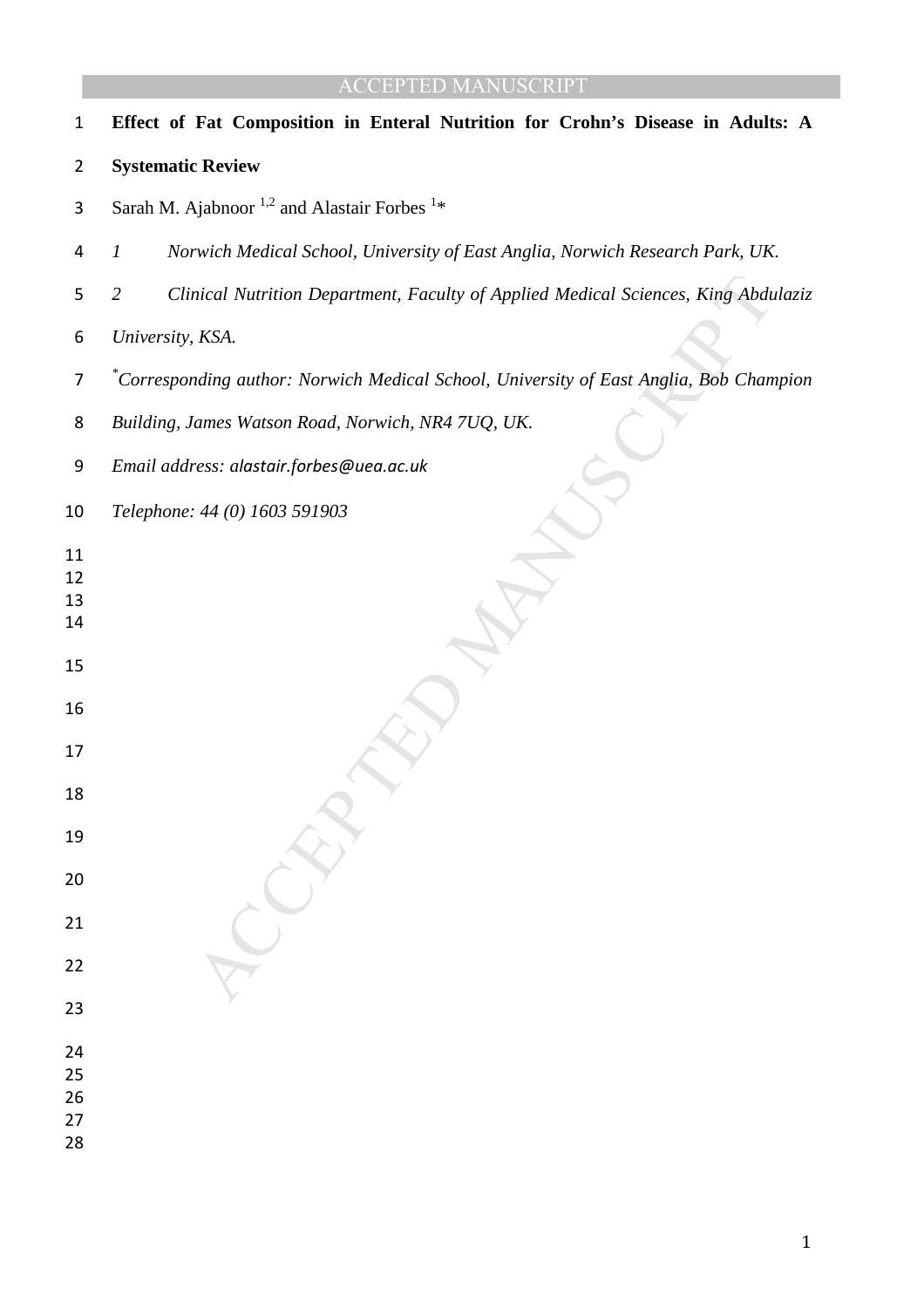#### **Abstract**

**Background & Aims:** The role of enteral nutrition (EN) fat composition in regulating inflammation in Crohn's disease (CD) is not clear. There is, moreover, insufficient evidence to guide the choice of EN in CD with any confidence. We have reanalysed the findings of previous studies in a systematic review focusing on the relationship between EN fat content and remission rates (RR).

**Methods:** A systematic search with no language restriction was undertaken in Medline and Embase databases supplemented by a manual search in the reference lists of identified studies. The selection criteria were: clinical trial, exclusive EN, adults and CD. Data on the type of EN, its fat composition, achieved RR, and study design were extracted. An established assessment tool was used to assess the quality of the studies.

**Results:** A total of 29 clinical trials are included in this review. The quality of the studies was highly variable. No fewer than 27 formulations of enteral feed were identified including 4 elemental and 23 non-elemental preparations.

tudies in a systematic review focusing on the relationship between EN fat co<br>ion rates (RR).<br>A systematic search with no language restriction was undertaken in Medline<br>atabases supplemented by a manual search in the refer There was a positive correlation between the total n-6 fatty acid content and response rates, 44 which was significant when expressed as the ratio between n-6 and n-3 fatty acids ( $r = 0.378$ , 45 p = 0.018). A non-significant positive trend was founded ( $r = 0.072$ ; p = 0.643) between medium chain triglycerides (MCT) delivery as a percentage of the total energy provision and RR. While a non-significant negative trend was reported for the delivery of monounsaturated 48 fatty acids (MUFA)  $(r = -0.23, p = 0.13)$ . A qualitative advantage to regimens based on safflower oil suggest that optimised therapeutic approaches are within reach.

**Keywords:** Crohn's disease, Enteral nutrition, Lipid, Fatty acid, Dietary fat, and Inflammatory bowel disease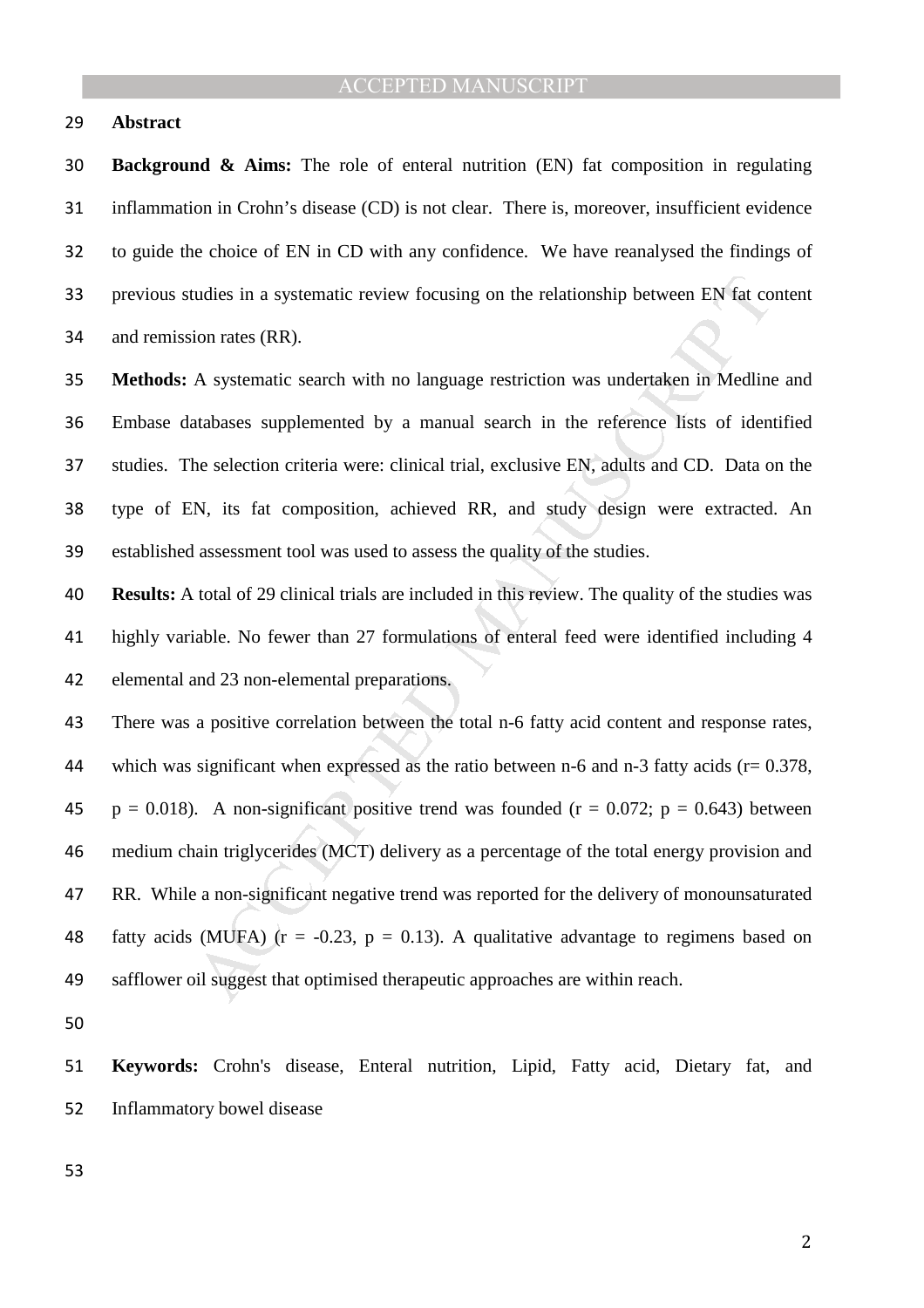| 54     |                                                    |
|--------|----------------------------------------------------|
| 55     |                                                    |
| 56     | <b>Abbreviations</b>                               |
| 57     | EN: Enteral nutrition                              |
| 58     | CD: Crohn's disease                                |
| 59     | RR: Remission rate                                 |
| 60     | TGF- $\beta$ : Transforming growth factor- $\beta$ |
| 61     | MCT: Medium chain triglycerides                    |
| 62     | LCT: Long chain triglycerides                      |
| 63     | MUFA: Monounsaturated fatty acid                   |
| 64     | PUFA: Polyunsaturated fatty acid                   |
| 65     |                                                    |
| 66     |                                                    |
| 67     |                                                    |
| 68     |                                                    |
| 69     |                                                    |
| 70     |                                                    |
| $71\,$ |                                                    |
| $72\,$ |                                                    |
| $73\,$ |                                                    |
| 74     |                                                    |
| $75\,$ |                                                    |
| 76     |                                                    |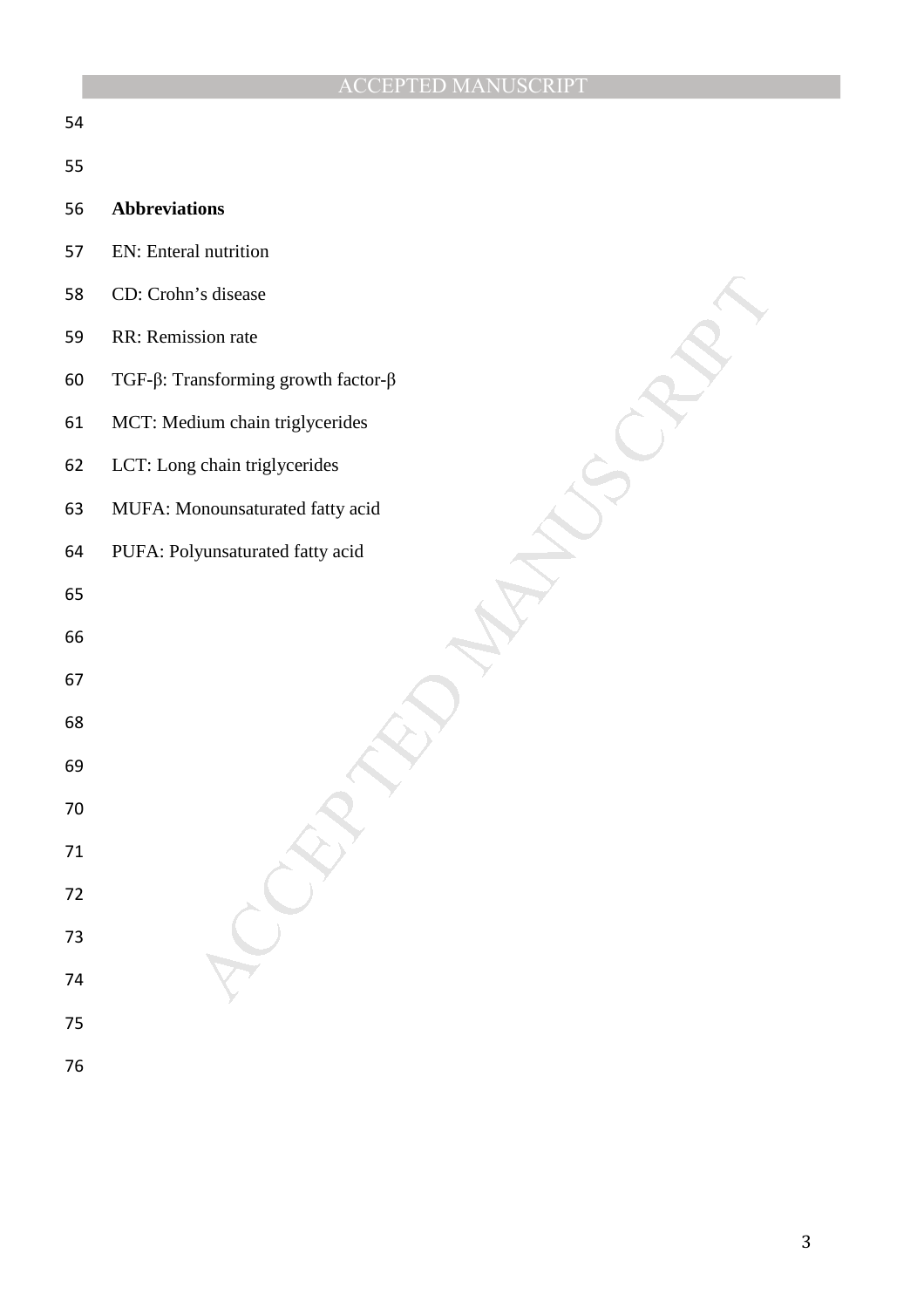#### **Introduction**

environmental elements, amongst which dietary factors are clearly identified as a<br>h established disease, such that, in paediatrics at least, defined enteral nuti<br>et etatment of first choice for many patients. However, as i Crohn's disease (CD) remains an incompletely understood, inflammatory condition of the intestine. Although there are important genetic components to its origins, there are also undoubted environmental elements, amongst which dietary factors are clearly identifiable. As well as having a probable role in pathogenesis, nutrition has been identified as a key mediator in established disease, such that, in paediatrics at least, defined enteral nutrition (EN) is the treatment of first choice for many patients. However, as is often the case in clinical nutrition, the evidence base is not as strong as might be wished. Several meta-analyses have been conducted, but it remains difficult to judge the true effectiveness of EN in patients with CD. The collected evidence supports a superior effect of corticosteroids over EN in adults with CD, but many adult clinicians and most paediatricians believe that EN is an appropriate and evidence-based primary therapy in CD. This belief rests on the positive results from studies of paediatric and malnourished CD patients, which confirm beneficial effects of EN in improving growth and nutritional status, but which also indicate mucosal healing, and of course a favourable risk profile compared to pharmacological options.

Enteral nutrition comprises, however, a broad range of options, and the limited comparative evidence prevents confidence that the best choice(s) can currently be made. Polymeric, protein-based feeds with high fat content have been compared with low fat, glucose and amino acid-based feeds, and with oligomeric peptide-based feeds [1-4], but without compelling evidence that one is better than another [4]. At present a single EN formula is licenced and marketed specifically for inflammatory bowel disease in adults. This is a casein-based polymeric feed rich in transforming growth factor-β (TGF-β), but there is little evidence to support any particular efficacy [5, 6].

Meta-analysis shows a weak and non-significant positive association between the protein content of feeds and their associated clinical response rates (RR). One meta-analysis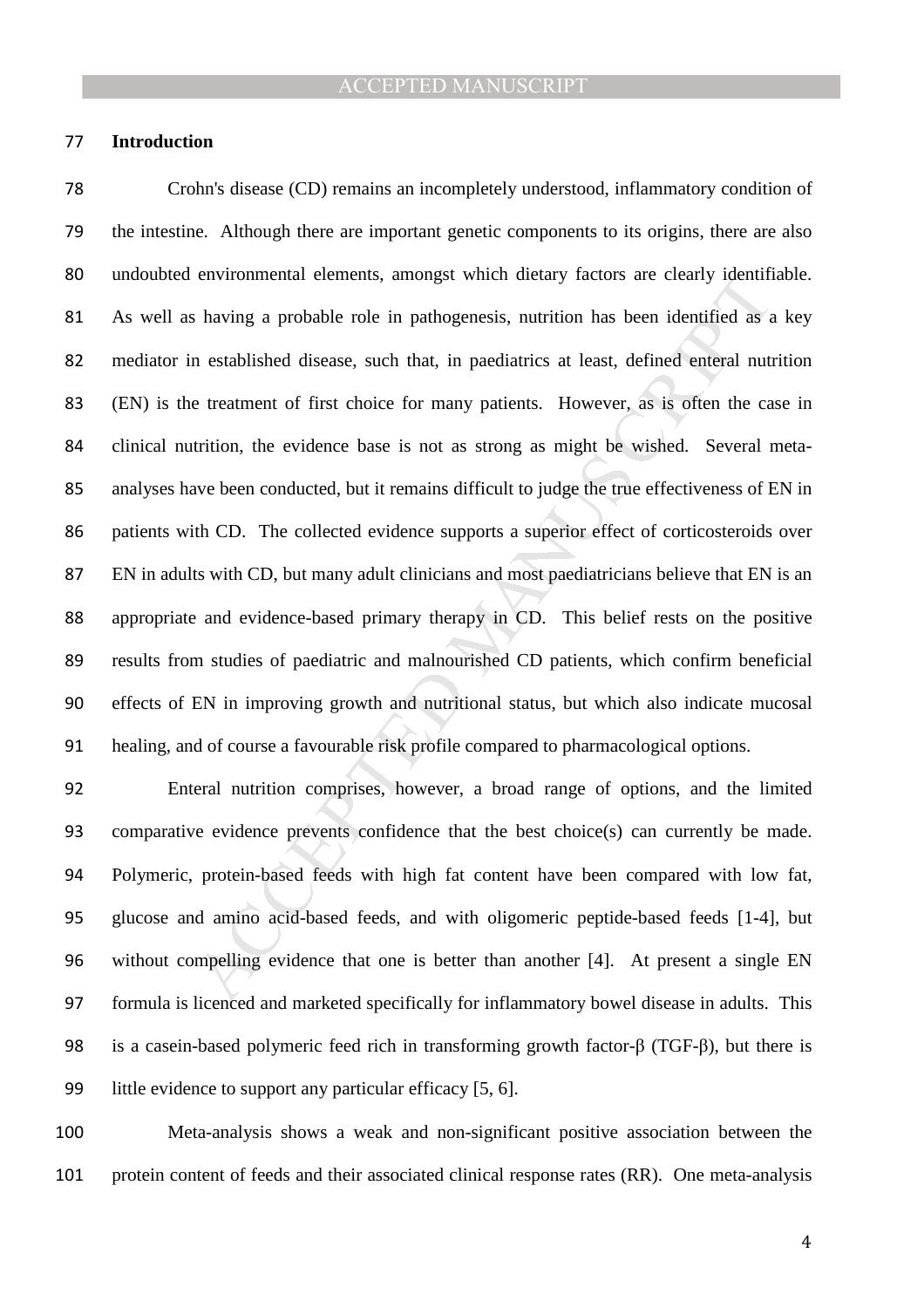found a negative correlation between long chain triglyceride (LCT) content and RR [7], and a second found comparable but non-significant trends favouring low LCT and low overall fat content [4]. Given the potential aetiopathogenic relevance of lipids to Crohn's disease (more disease in populations on high fat Western diets) and the curious phenomenon of fat wrapping (almost pathognomonic of Crohn's), further investigation in this area appears readily justifiable despite and partly because of the inability of the other meta-analyses to provide a verdict on this issue.

(almost pathognomonic of Crohn's), further investigation in this area approximate despite and partly because of the inability of the other meta-analys verdict on this issue.<br>
e aim of this systematic review has been to rea The aim of this systematic review has been to reanalyse the findings of the older studies and to combine these with the findings of those more recently published, specifically to evaluate the relationship between nutrient fat content and response rates in the treatment of patients with CD. Conscious that currently reported evidence is inconclusive and aware that many authorities consider the case for EN so weak as to argue robustly against it in the treatment of CD, we have approached this in a different and we hope more exploratory fashion than previous reviews. We focus on specific fatty acids, not just on lipid class, and on the ratios of individual fatty acids to each other, as well as to other macronutrients and to their relative contributions to energy provision.

### **Materials and methods**

The PRISMA checklist and guidelines were used for this systematic review (see supplementary data in **Appendix A**). The study is registered with the PROSPERO database of systematic reviews, registration number: CRD42016033857.

**Search strategy** 

A computer-based systematic search was undertaken using the Medline database (1946 to present) and the Embase database via OVID. The search strategy was customized for each database and applied to titles and abstracts of papers. For text terms related to enteral nutrition we used: "enteral", "elemental", "polymeric", "whole protein", "amino acid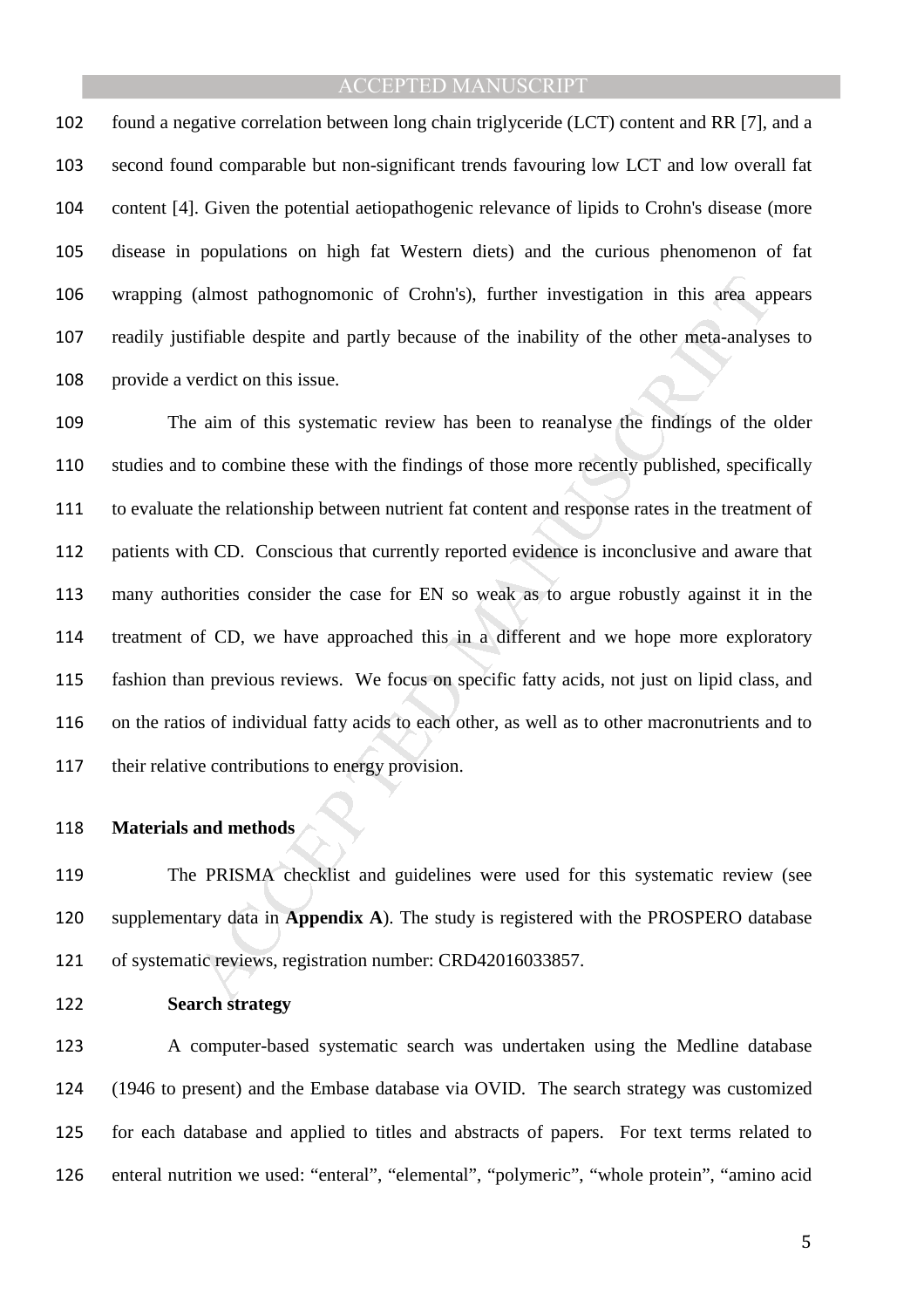based", "peptide based", "low fat", or "high fat"; these terms were all combined with "nutrition", "feeding", "diet", or "feed". For disease-related text terms we used "Crohn's disease", or "inflammatory bowel disease". Also, we searched "enteral nutrition" and "Crohn disease" as index terms (MeSH) and exploded them as appropriate. The searches were limited to studies that involved humans, adults (18-plus years), clinical trials, controlled clinical trials, randomized controlled trials, meta-analyses, and systematic reviews. The searches were not restricted to the English language. In addition, a manual search of the reference lists of previously published papers was carried out, looking specifically for clinical trials investigating the effect of EN in adult patients with active CD.

#### **Selection criteria**

studies that involved humans, adults (18-plus years), clinical trials, contrals, randomized controlled trials, meta-analyses, and systematic reviews.<br>
sere not restricted to the English language. In addition, a manual sear The selection of studies was determined by two reviewers following set criteria. The studies included were required to be prospective clinical trials in adults with CD (including controlled and uncontrolled trials). The EN intervention was to have been given exclusively for a defined period of time without any food intake (only water and sugar/milk-free beverages were allowed). The response rate must have been measured as a primary or secondary outcome, according to clearly stated criteria. The enteral feed used had to be clearly defined (i.e. name and type of feed, oil source, and fatty acid composition). Studies were removed from consideration if EN was given together with oral food intake, the study was retrospective, or performed in a paediatric population. Trials that did not provide a defined RR for CD, and trials that investigated the effect of EN in combination with other medical therapies (e.g. with non-absorbable antibiotics or with erythropoietin) were also excluded. Studies where the full identity of the lipid content was not published were excluded only after application to researcher and/or manufacturer had failed to provide this information. When studies were published initially as interim reports our analysis used data only from the later full article.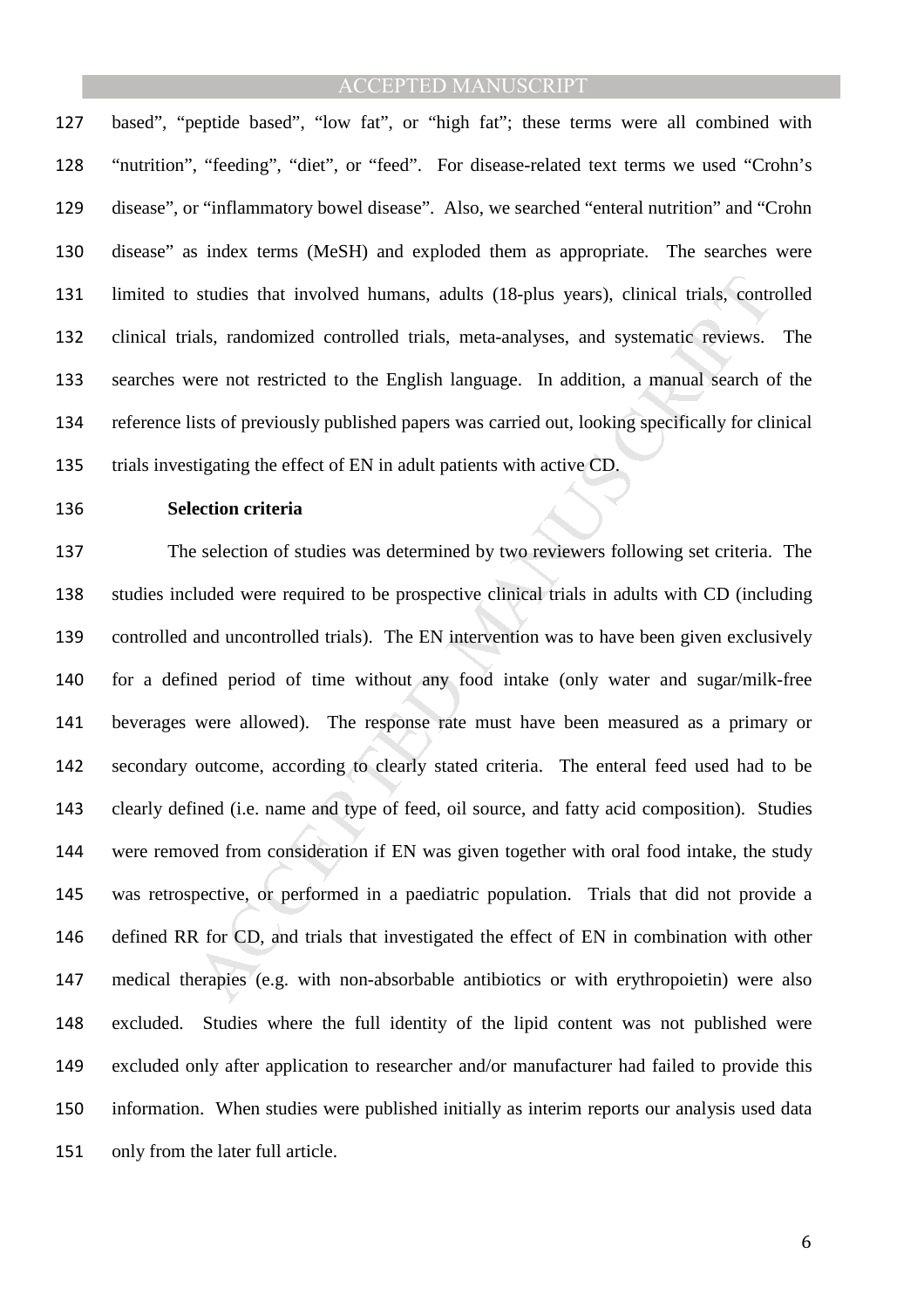#### **Data extraction**

For each eligible study, a detailed review was undertaken using a report form, looking for the type and quantity of fatty acids in the enteral feeds, the RR achieved by EN, which was calculated on the basis of a "per protocol" analysis, and selected characteristics related to study design (e.g. duration of intervention, criteria for remission, geographical location, number of patients). The gender and age of patients, and the anatomical location and duration of their disease were recorded. Any apparent discrepancies in the data extracted were discussed and resolved between the two reviewers.

gn (e.g. duration of intervention, criteria for remission, geographical local<br>projections). The gender and age of patients, and the anatomical location<br>f their disease were recorded. Any apparent discrepancies in the data Most papers did not provide sufficient detail of the fat composition in the enteral feeds for our purposes. These deficits have been addressed as follows. Where the formula was described by a proprietary name the manufacturer's data sheet has been interrogated. Where no proprietary name was provided a query was sent to the primary investigator of the study concerned. In each case our analysis was based on the fatty acid content of the feed used. In the great majority of cases this information was not provided either by authors or by manufacturers. However, the nature and proportion of the oils in the feeds was generally available or possible to estimate from the information given. The fatty acid profile of each oil was then drawn from a thorough published analysis [8]. One additional and unexpected problem arose from the fact that the composition of some feeds has been modified within the last fifteen years. Care was therefore taken to ensure that the analysis of the lipid content referred to that of the feed available at the time of the study.

## **Quality assessment**

The quality of the included studies was judged according to the Downs and Black quality checklist on reporting, external validity, internal validity (study bias), and confounding (selection bias) [9], with Livingston's amendment for assessment of power [10].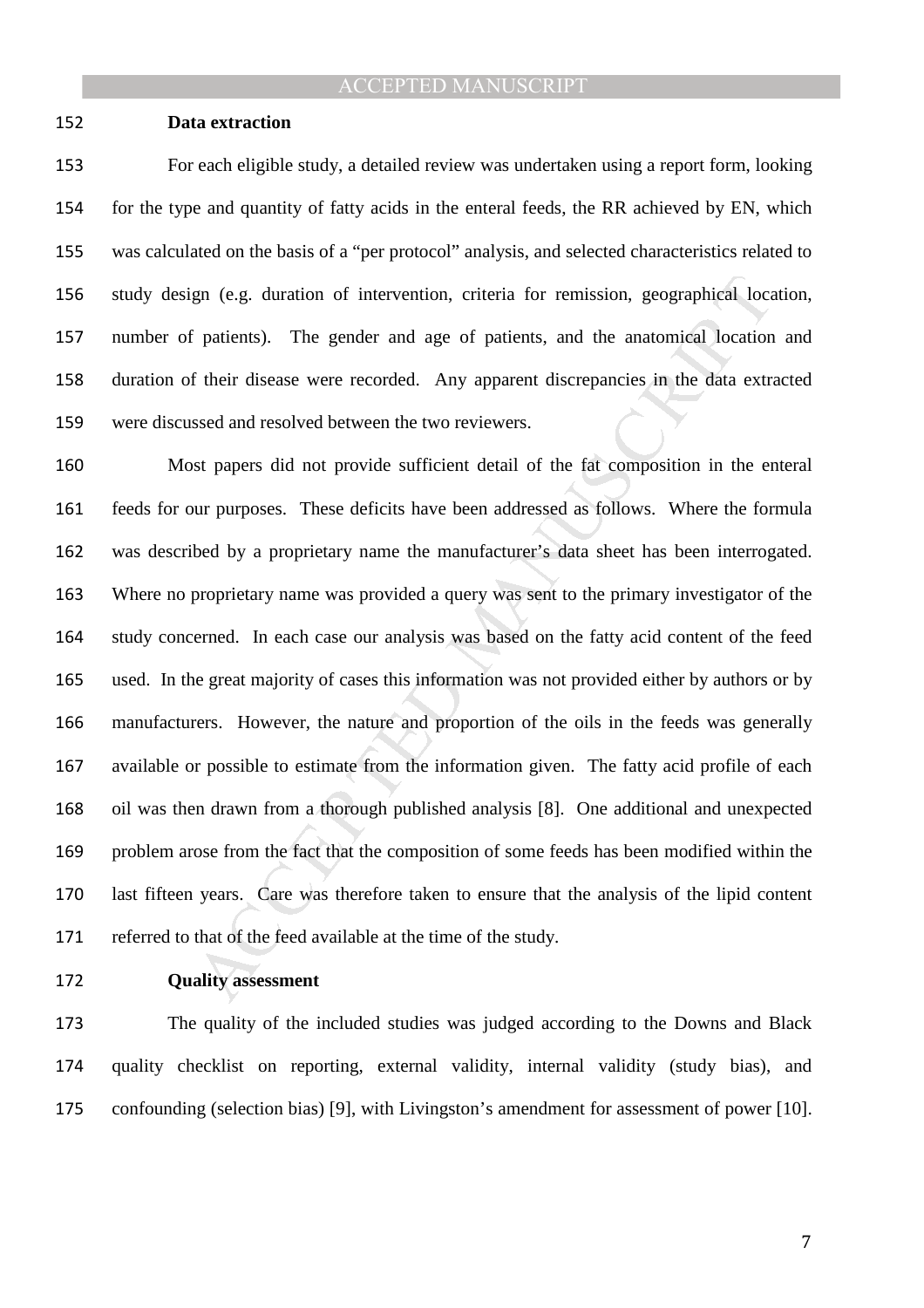This is considered a reliable assessment tool for both randomized and non-randomized clinical trials: the higher the score the better the quality of the methods.

#### **Data synthesis and statistical analysis**

and the potential correlation between the fat composition of enteral is<br>ultant RR. Scatter plots were used to identify trends. The significance of pos<br>ps was tested by the Pearson correlation test (SPSS Statistics for Wind The primary aim of this review has been to review and interpret the available evidence in order to test the potential correlation between the fat composition of enteral feeds and the resultant RR. Scatter plots were used to identify trends. The significance of possible relationships was tested by the Pearson correlation test (SPSS Statistics for Windows, Version 22.0, released 2013. IBM Corp., Armonk, NY, USA). Subgroup analysis was also conducted which stratified RR by the different levels of fats in EEN feeds (e.g. low vs. moderate vs. high MCT) and by the different levels of response rate (i.e. low RR <70% vs. high RR >70% response rate).

#### **Results**

#### **Literature search**

The electronic searches yielded 63 articles and the manual search from previous meta-analyses and reviews identified an additional 14 articles. Initial screening of the 77 articles comprised examination of title and abstract in the context of our selection criteria. Forty articles were judged relevant and were further assessed for eligibility. In each case the full paper was read (professionally translated if necessary) and checked against our selection criteria. Joint decisions on selection were made by the two reviewers, following discussion if any initial discrepancy arose. Ultimately our systematic review was based on 29 pertinent papers (Fig. 1).

#### **Study characteristics**

From the total of 29 studies, 24 were controlled trials and 5 were uncontrolled. Among the controlled trials: 10 compared the efficacy of EN against drug therapy; 2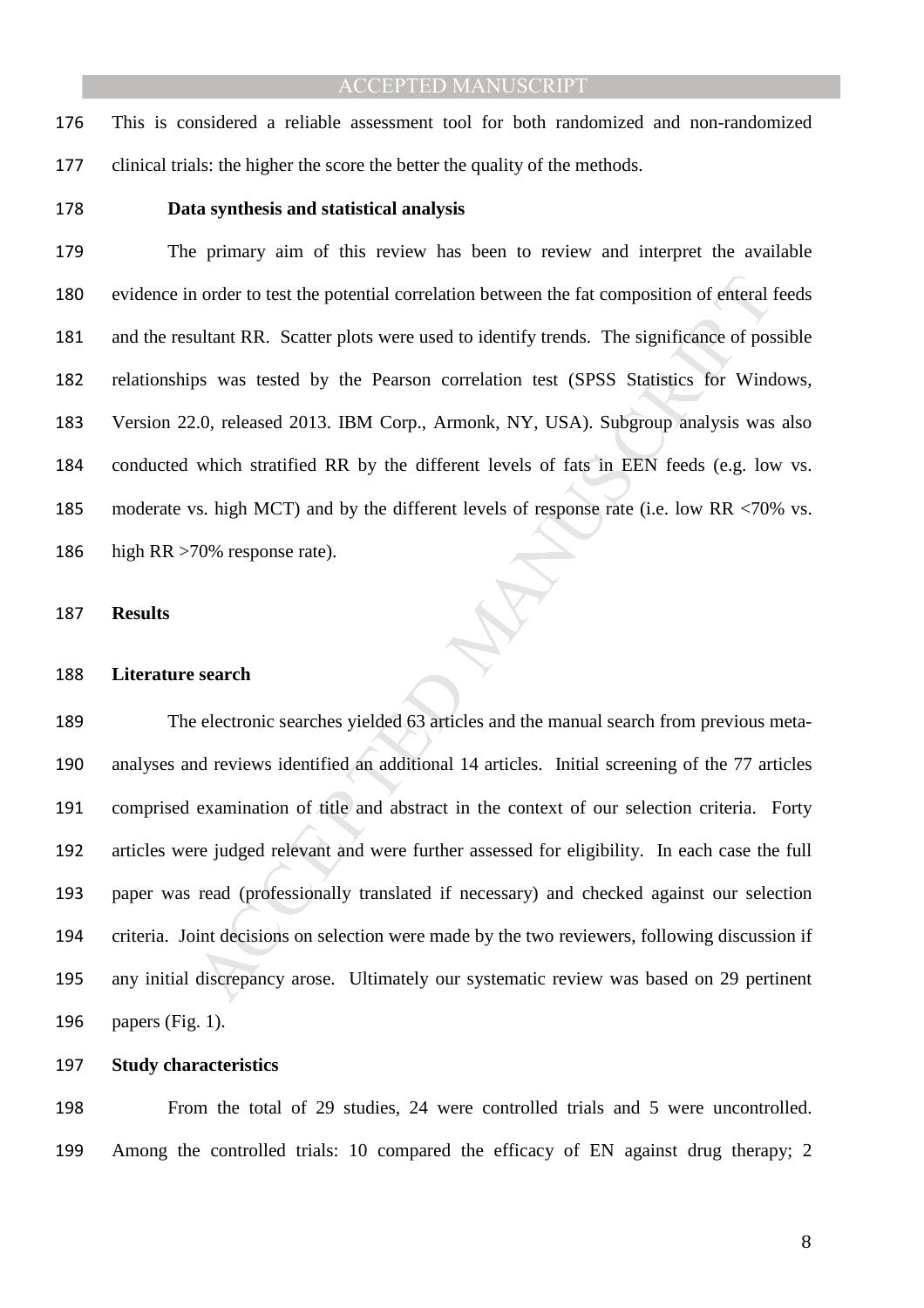compared EN with PN; and 8 investigated the effect of the type of EN by comparing elemental feeds with non-elemental feeds (which include polymeric and semi-elemental, oligomeric feeds). Only 4 trials specifically addressed the effect of fat composition; these trials compared similar types of feeds but with different fat composition. The study design, patient characteristics, and criteria used to measure RR in the papers considered by this review are provided in Appendix B.

#### **Quality of studies**

and criteria used to measure RR in the papers considered by<br>provided in Appendix B.<br>**Studies**<br>generality of the included studies was highly variable. The study with the hij<br>generality of the included studies was highly var The quality of the included studies was highly variable. The study with the highest 208 quality [11] scored 26 (out of 28) by the assessment tool [9, 10], while the lowest quality study scored only 10 [12]. Poor (or unknown) representativeness of study subjects and the lack of power calculations were the commonest defects overall, and in the controlled trials, there were high risks of performance and detection bias due to the lack of blinding, and high risk of selection bias due to the lack of allocation concealment during randomization (Appendix B).

#### **Characteristics of identified enteral feeds**

No fewer than 29 distinct enteral feeds have been used in the published studies. We have excluded one study [13], and therefore data on two formulae, because patients who were randomized to receive polymeric feeding were prescribed one or other of the two formulae depending on availability, but the RR was provided only as a combined rate for the two formulae. Therefore, the final number of reviewed formulae is 27: 4 elemental formulae and 220 23 non-elemental preparations. The fatty acid composition of these formulae with reference to RR is demonstrated in Table 1. More detailed fat composition data are provided in Appendix B.

#### **Correlation between fat composition and remission rate**

*Total amount of fat*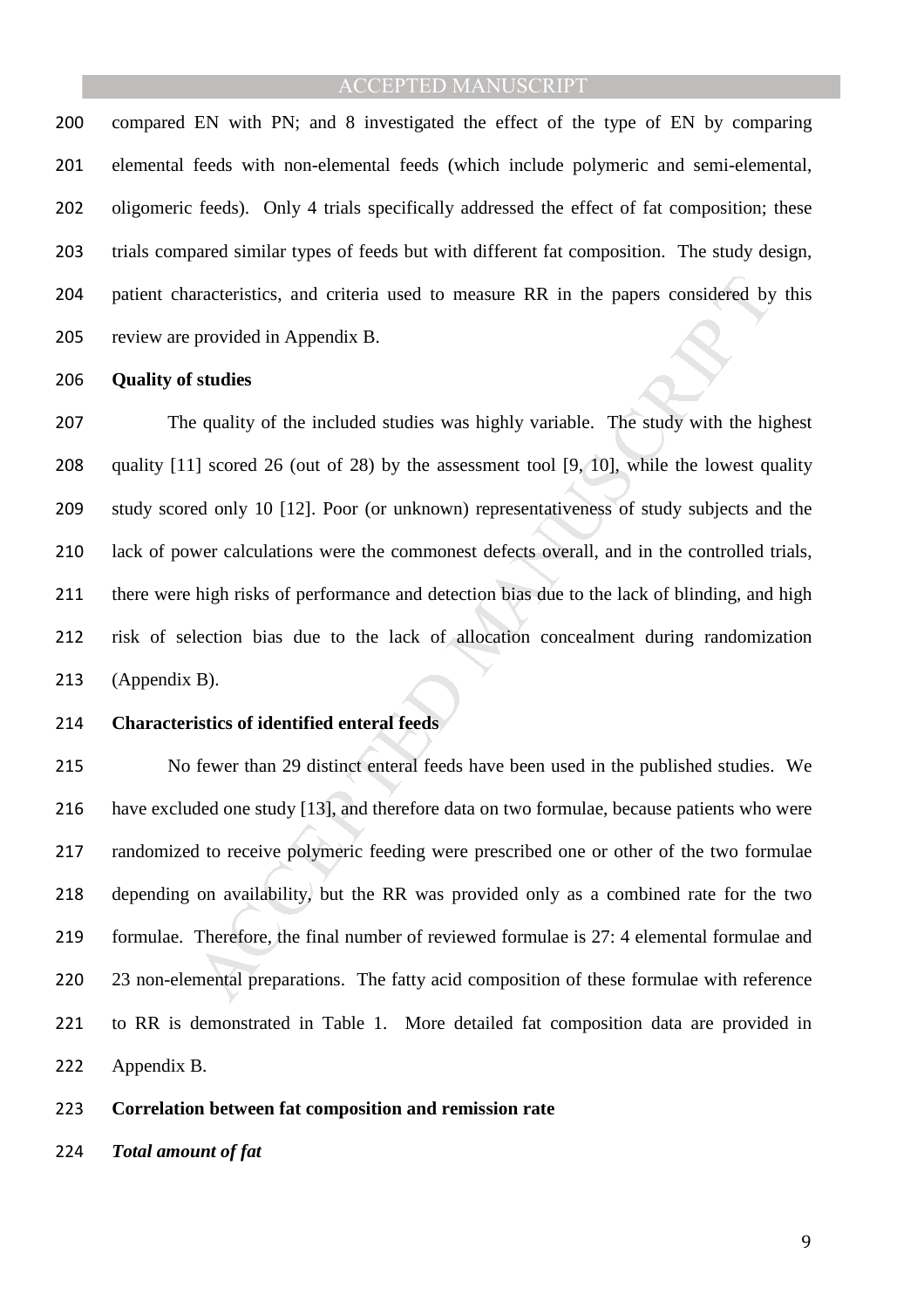Iigh and low fat feeds (fat mainly in the form of LCT) were compared. The exercit that the feed with a low percentage of fats (15.6% of total calories) achieved a R (92%), than the high fat feed (35.6% of total calories), Eight studies have compared a pair of feeds with different nutrient composition (e.g. polymeric versus elemental or semi-elemental versus elemental). It is difficult to determine 227 the effect of fat content from these comparisons, as their composition for other nutrients was 228 not standardised. Only two studies have specifically examined the effect of the amount of total fat. High and low fat feeds (fat mainly in the form of LCT) were compared. The earlier study showed that the feed with a low percentage of fats (15.6% of total calories) achieved a higher RR (92%), than the high fat feed (35.6% of total calories), which achieved a RR of 55% [7]. The later study indicated that a very low fat feed (1.15% of total calories) achieved a significantly higher RR (80%) than a modest fat feed (11.27% of total calories), which achieved a RR of (25%) [14]. It will be noted that the amount of fat in this higher fat feed was barely distinguishable from that of the low fat feed of the earlier study and yet the clinical effects were hugely different. Overall we find no significant correlation or trend 237 between total fat content and RR  $(r= 0.176, p= 0.252)$  (Fig. 2A).

### *Medium chain triglycerides (MCT)*

Varying MCT content does not have a consistent strong effect. A single study which compared a feed with added MCT against a feed with no MCT, generated significantly different RRs of 77% and 67% respectively [15]. However, the high MCT feed was semi-elemental and the low MCT feed was elemental, which precludes any firm conclusions about the contribution of the lipid to the observed differences. Our quantitative analysis, which is based on results from all studies, finds a weak non-significant positive trend between MCT 245 delivery as a percentage of the total energy provision and RR ( $r = 0.072$ ;  $p = 0.643$ ) where the range was from 0 to 30% of total energy supply (Fig. 2B). The apparent outlier to the upper left of the plot comes from Leiper's study [16] in which there was a particularly high concentration of MCT (>86% of all fat) with a high proportion of MUFA (29%) and a low n-6:n-3 ratio (see below) amongst the fats that were LCTs.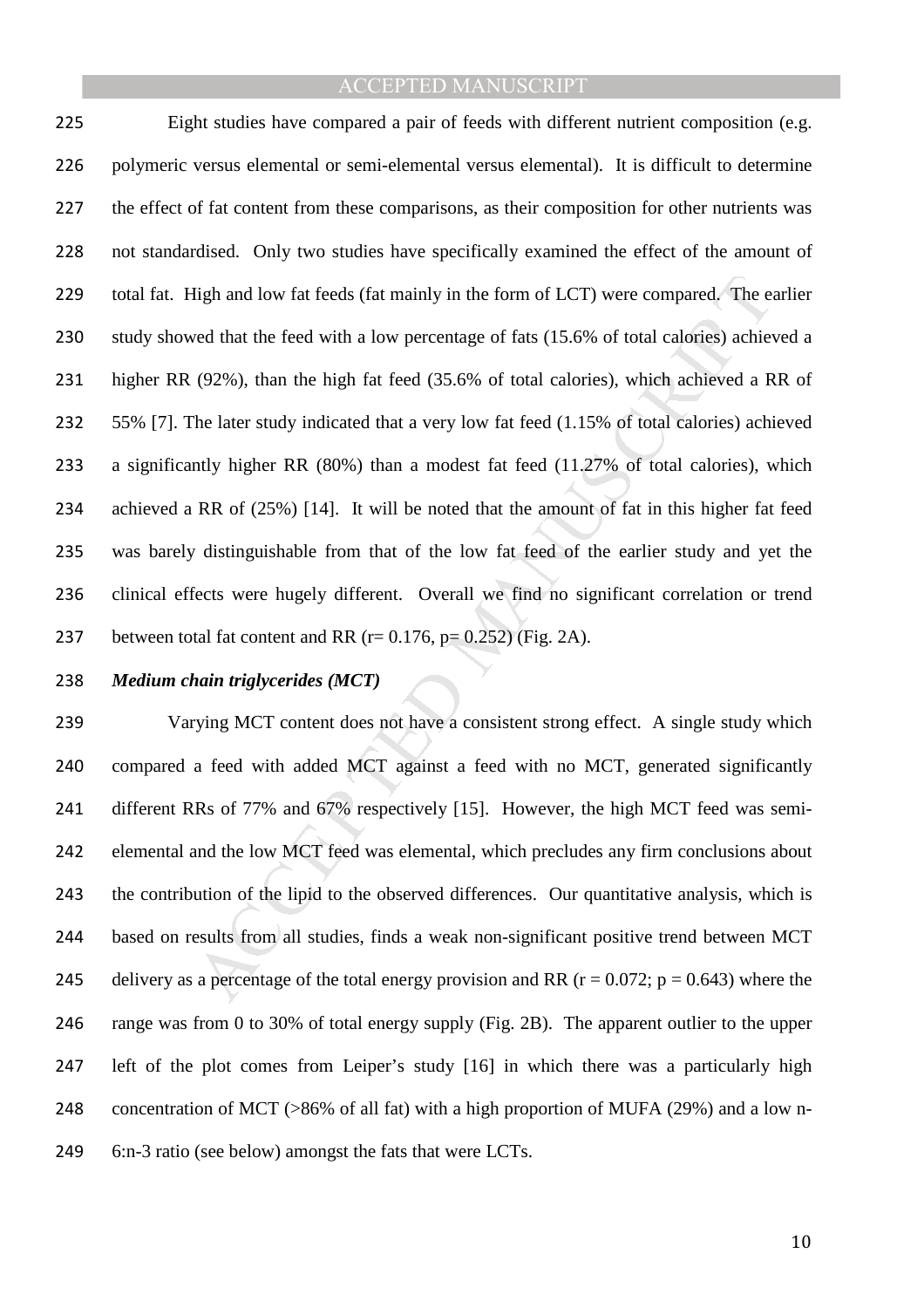#### *Long chain triglycerides*

I MCT, and semi-elemental [7]. The feed with high LCT was associated wit<br>
(55%), while the elemental feed with added MCT performed best, with a R<br>
ever, a second study found no significant difference in RRs between use of The effect of undifferentiated LCTs has been addressed by comparing feeds with similar amounts of total fat but with different percentages of LCT. One study (already mentioned above) compared four feeds: elemental, elemental with added LCT, elemental with added MCT, and semi-elemental [7]. The feed with high LCT was associated with the lowest RR (55%), while the elemental feed with added MCT performed best, with a RR of 92%. However, a second study found no significant difference in RRs between use of feed with 5% LCT and an isocaloric feed with 30% LCT [16]. Our quantitative analysis of all the reported studies of all feedings reveals a non-significant negative trend between LCT 259 provision and RR ( $r = -0.254$ ;  $p = 0.096$ ) where the range was from 4 to 35% of total energy supply and where in most cases the predominant lipids were of the n-6 class (where not, the relative excess came from n-9 lipid which we also consider disadvantageous (Fig. 2C and see below).

#### *Saturated fats*

No single study has directly compared feeds with different levels of saturated fatty acids. We found no significant correlation or trend between the amount of saturated fat and 266 the RRs ( $r = -0.007$ ,  $p = 0.964$ ) where the range was from trace amounts to over 30% of total energy supply (Fig. 2D).

*Olive oil/MUFA*

Only a single study has compared two feeds with the same amount of total fat but with different amounts of oleic acid (balanced by linoleic acid) [11]. The feed with higher 271 oleic acid content (79% of total fat) was significantly less effective  $(RR = 27%)$  than the feed with lower oleic acid (28%) and higher linoleic acid (45%), which achieved a RR of 63%. Although there are no other specific studies addressing MUFAs, our overall quantitative analysis is concordant, showing disadvantage from monounsaturated fatty acids (MUFA)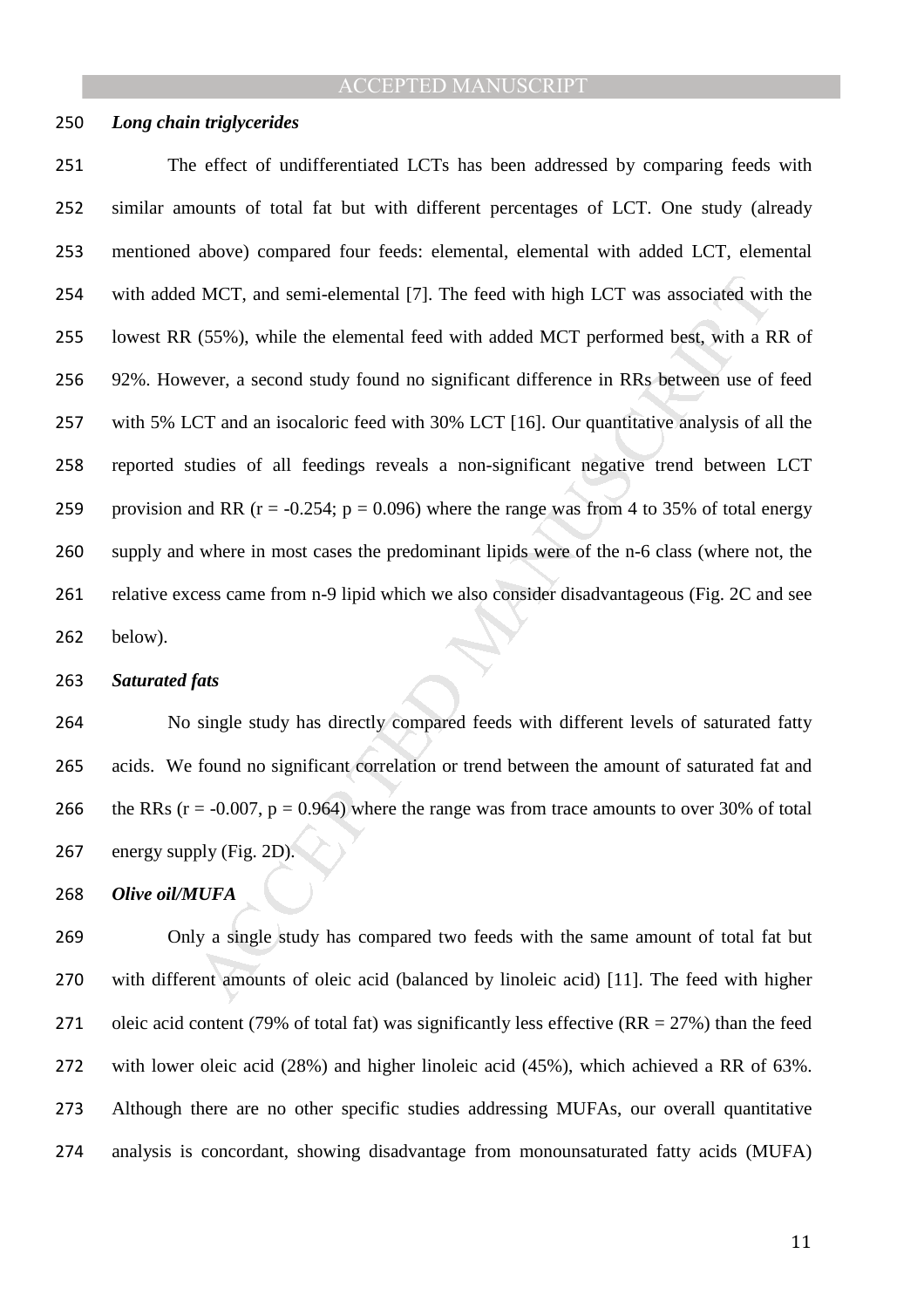275 with no statistical significance  $(r = -0.23, p = 0.13)$  with a range from trace amounts to about 25% of total energy supply (Fig. 2E).

#### *n-6 and n-3 PUFAs*

Only the study by Gassull et al. has directly investigated the effect of an n-6-rich feed (specifically linoleic acid), in which a significantly higher RR was achieved than with a lower n-6 content [11]. No study of non-elemental formulae readily allows assessment of the individual effects of an n-3-rich approach.

In our quantitative analysis a very weak non-significant negative correlation was found between the amount and proportion of PUFA (of all types) and the response rates from 284 all feeds (r = -0.157, p = 0.308) (Fig. 2F) as was also the case for n-3 fatty acids (r = -0.166, p  $= 0.313$  (Fig. 2H).

Ity linoleic acid), in which a significantly higher RR was achieved than with a l<br>tt [11]. No study of non-elemental formulae readily allows assessment of<br>effects of an n-3-rich approach.<br>our quantitative analysis a very However, there was a weak positive correlation between the total n-6 fatty acid 287 content and response rates ( $r = 0.253$ , NS) (Fig. 2G), statistical significance ( $r = 0.378$ ,  $p =$ 288 0.018) which remained significant after correction for multiple tests (Fig. 2I). In the subgroup analysis (TABLE 2), when RR was stratified by the level of n-6:n-3, significant difference (p  $290 = 0.011$ ) was reported in the pooled RR between EEN feeds with moderate n-6:n-3 (58.94%) RR) (95% CI 48.99, 68.9) versus feeds with high n-6:n-3 (79.91% RR) (95% CI 72.31, 87.51).

When patients exposed to only a single oil are considered (informal subgroup analysis) then the use of safflower oil is favoured, with a mean (median) response rate of 83.6% (84%) compared to the overall average response of 68.1% and mean (median) values for isolated exposure to soybean or arachis oil of 63.7% (68.5%) and 68.6% (75%) 297 respectively.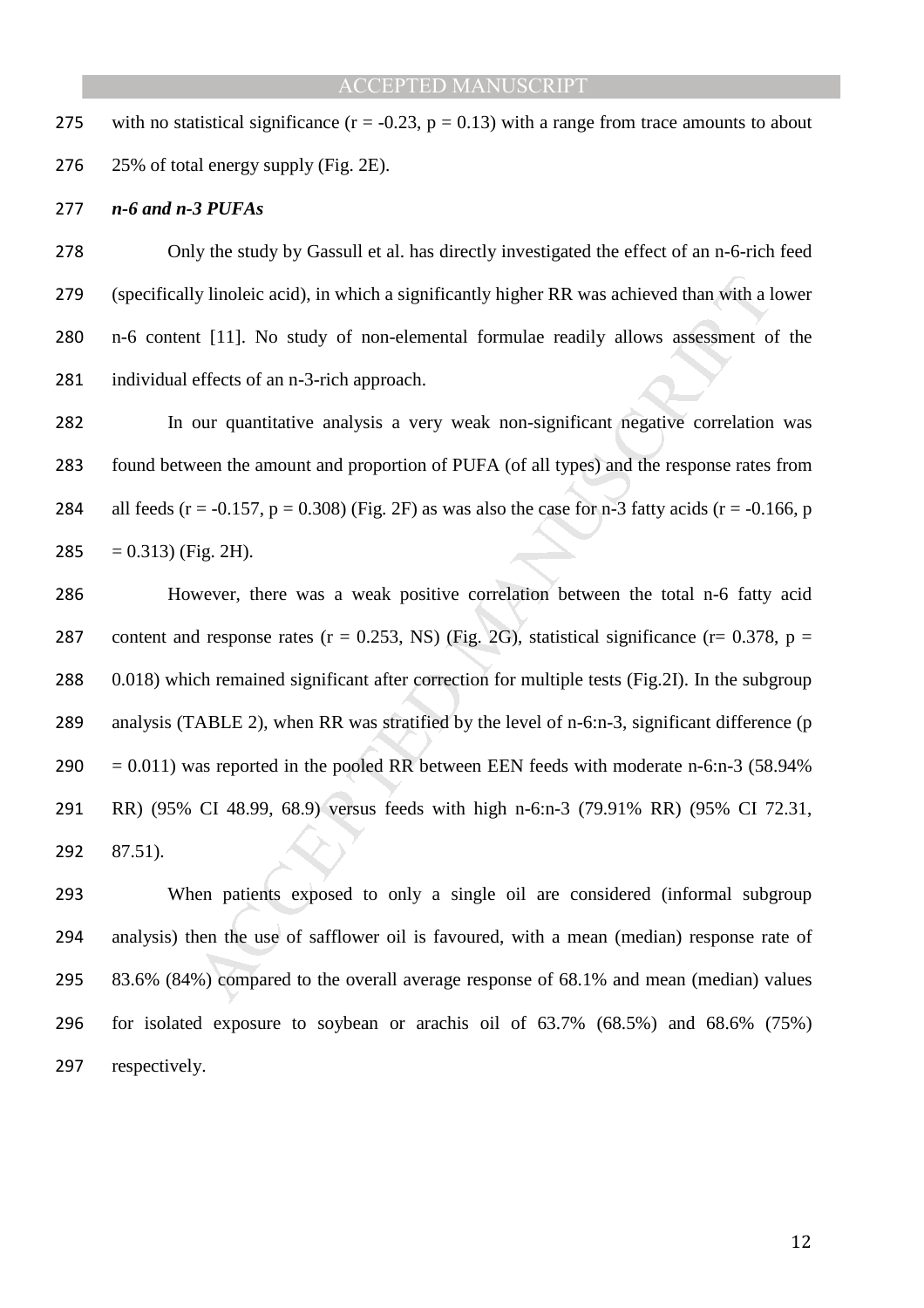#### **Discussion**

protocols (rather than intention to treat), but although biologically justifiable<br>limited clinical value if a future "optimal" formula is not tolerated and thu<br>plan is not completed. Fortunately the compliance/acceptance o The wide range of patient characteristics, the low number of participants in each study, and varying study designs obstruct the route to confident and generalizable conclusions. We deliberately used results taken from observations on patients who followed treatment protocols (rather than intention to treat), but although biologically justifiable this will be of limited clinical value if a future "optimal" formula is not tolerated and thus the treatment plan is not completed. Fortunately the compliance/acceptance of the many different formulae did not appear systematically different according to the particular lipid profiles. This may have been obscured however by the range of duration of the intended therapies. The duration of intervention in most of the trials examined was between 3 and 8 weeks, 12 weeks in one trial [17], and only 2 weeks in 3 studies [18-20].

No fewer than eight different sets of criteria have been utilised to define response. Some were strict and binary (e.g. complete steroid withdrawal) and associated with relatively low response rates [21, 22], while others were more qualitative (subjective). It should not have had a major effect on our interpretations since a full analysis performed on this basis provides the same qualitative results (data not shown).

Our methods may not have been sufficient to overcome bias introduced by the differing anatomical location of the CD (small bowel, large bowel, or both). The trials with the highest proportions of patients with small bowel CD (50% and 52%) also had amongst the highest RRs (86% and 75% respectively)[21, 23], a linkage already well recognized in the literature, and perhaps a confounder despite apparently well-matched controls.

It has been thought that EN is more effective in those with early, purely inflammatory disease. Although not all evaluated studies provided the duration of the disease, the shortest and longest mean disease durations (1.3 and 18 years) were associated with similar and very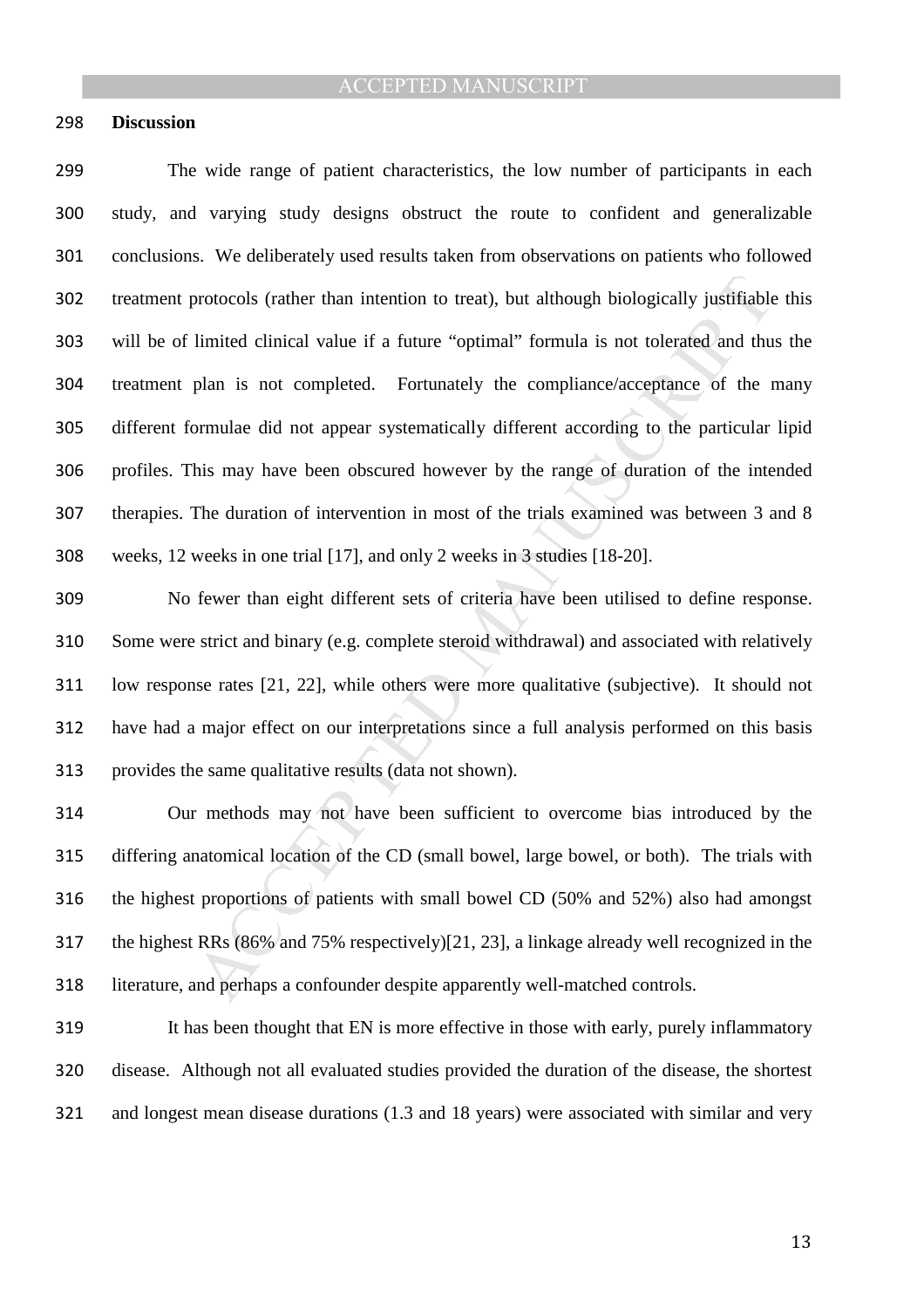respectable RRs of 90% and 80% respectively, suggesting that this effect is not profound [18, 24].

Considerable differences were observed in respect of sex ratio (0-89% male [15], [25]), but although prognosis of CD may differ between the sexes [25] a systematic bias could not be detected within our analysis [26].

be detected within our analysis [26].<br>
Le divergence between the different types of unsaturated LCTs (n-3, n-6 and<br>
the appear at first surprising, but are fully consistent with the negative results<br>
tary fish oil in CD [ The divergence between the different types of unsaturated LCTs (n-3, n-6 and n-9) and outcome appear at first surprising, but are fully consistent with the negative results from supplementary fish oil in CD [27]. In terms of specific oil content, interpretation is clouded by the number of feeds which contain multiple oils. However the numerical advantage to safflower oil is very much in line with the overall conclusion that high n-6:n-3 ratio is advantageous and low proportion of MUFA could be relatively effective as well, given the relative paucity of MUFA in safflower oil (13.9% compared to 23.9% in soy and 56% in arachis oil) and its n-6:n-3 ratio, which, at over 90, is the highest of all the dietary oils. It has 335 been more difficult still to link interpretation to individual fatty acids, but linoleic acid is favoured, and oleic acid as the only n-9 fatty acid in artificial feeds is targeted for avoidance.

There is a little supportive evidence also for our hypothesised complementary combination of safflower oil and MCT. One of the highest response rates in the literature (92% [7]) was in patients on this combination, and only the study of Lindor *et al* appears to point in the opposite direction, this being a small study in which the comparator was steroid therapy [28].

**Conclusions** 

The fat content of EN formulae and its influence on controlling the inflammation of CD has generated interest, but its true role has remained unclear. Given its potential importance it is surprising that most authors have not thought it worthwhile or necessary to disclose the lipid analysis of the formulae used in their study. This systematic review has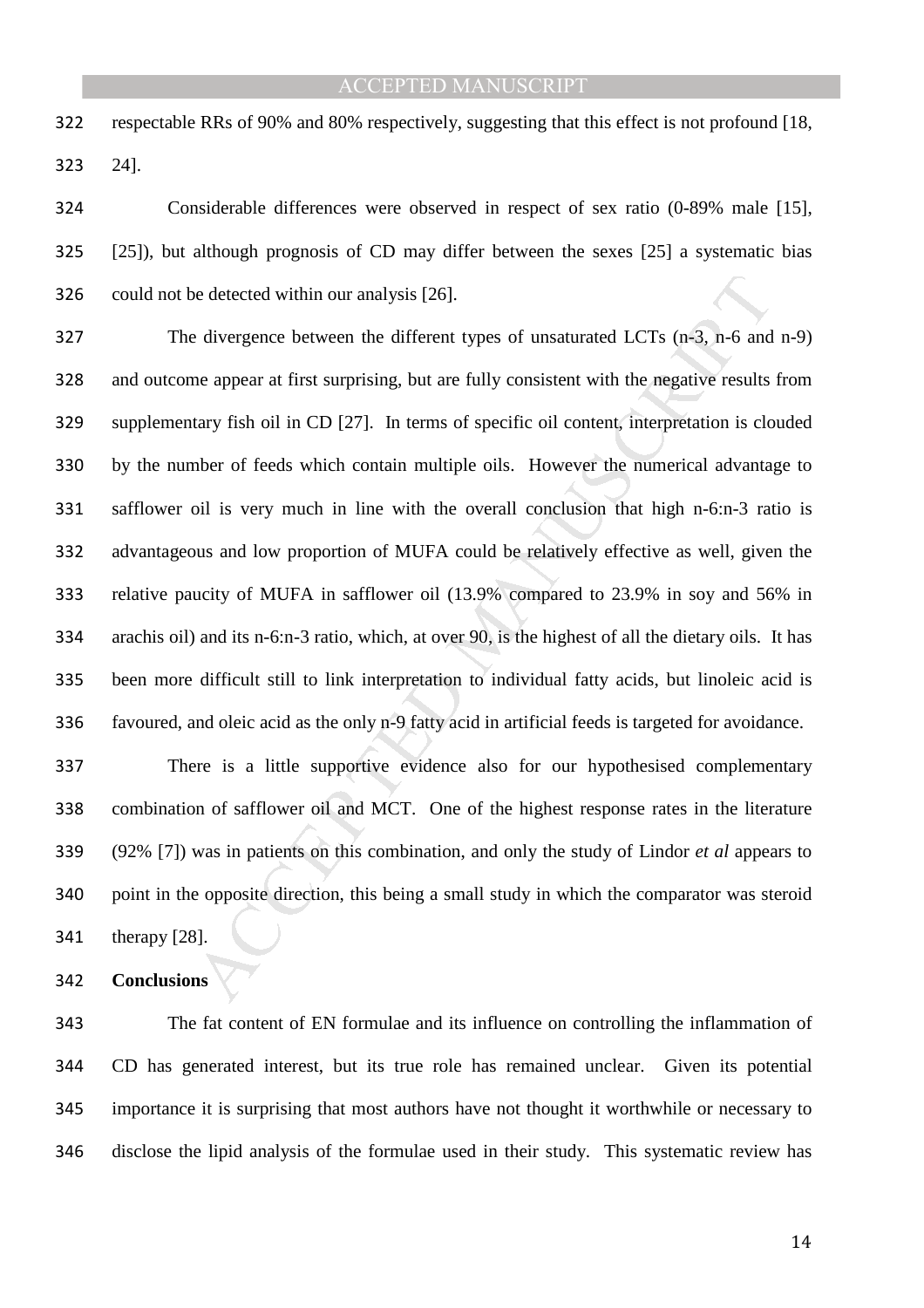dissected the previously very broad classification of lipids in order to try to assess the effects of individual dietary oils and their fatty acids. It is recognised that definitive analysis is not possible given, on the one hand, the incomplete comparative information available, and, on the other, the inevitable complexity introduced by the replacement of one lipid with another and/or by different total fat content in different feeds. We manifestly lack sufficiently robust clinical trials in this area [29].

different total fat content in different feeds. We manifestly lack sufficiently read usin this area [29].<br>
Muster, our results expose significant results from individual studies, and, as we<br>
suggestive trends, support sign However, our results expose significant results from individual studies, and, as well as several suggestive trends, support significant advantage from a high n-6 to n-3 ratio and perhaps from avoidance of MUFA. The various trends are, moreover, not mutually exclusive despite the considerable variation in study design and response rates. Aiming for a relatively low total LCT content and proportionately high MCT content, with a relative low MUFA and high n-6:n-3 fatty acid ratio can now be argued to offer an optimised approach. This might most easily and effectively be achieved by development of feeds based on a combination of safflower oil and MCT.

#### **Acknowledgements and contributions**

Grateful acknowledgments to the translators who helped with the translation of the non-English articles. Thanks to the Faculty Librarian who revised the search strategy used in the electronic database. Thanks to the corresponding authors of previous articles who provided additional information as required. Thanks also to the companies marketing enteral nutritional products who provided additional information about their composition.

The authors' responsibilities were as follows - both of the authors have contributed to the protocol design, data collection/analysis, and writing of this systematic review. AF has recently undertaken speaker engagements for B Braun and Fresenius-Kabi, but there are no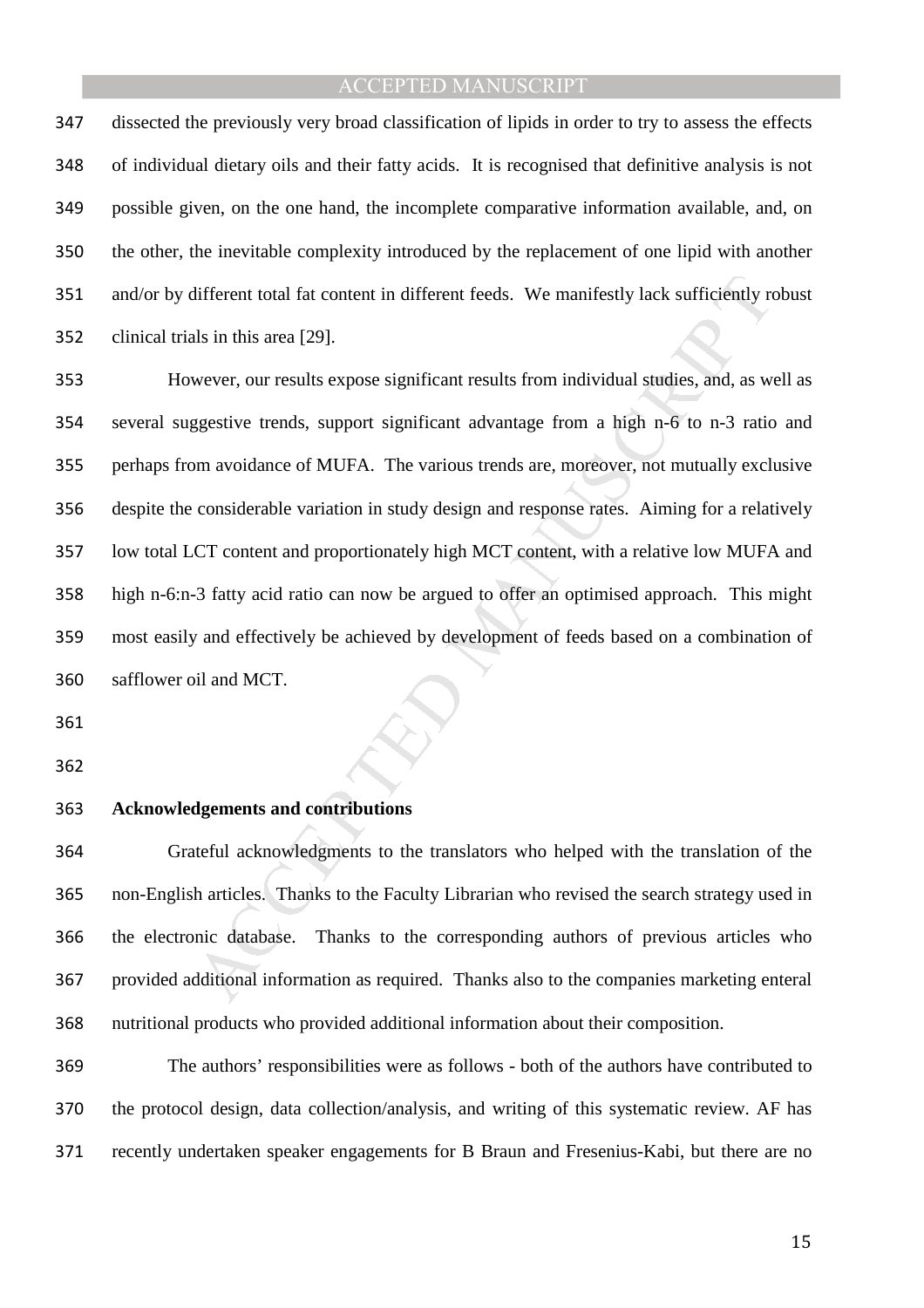other potential conflicts of interest to be declared. He is the study's guarantor.

## **Funding**

- SA is a PhD student at Norwich Medical School, University of East Anglia, funded by a
- scholarship from the Saudi Arabian Cultural Bureau.
- 
- 
- 

MANUSCRIPT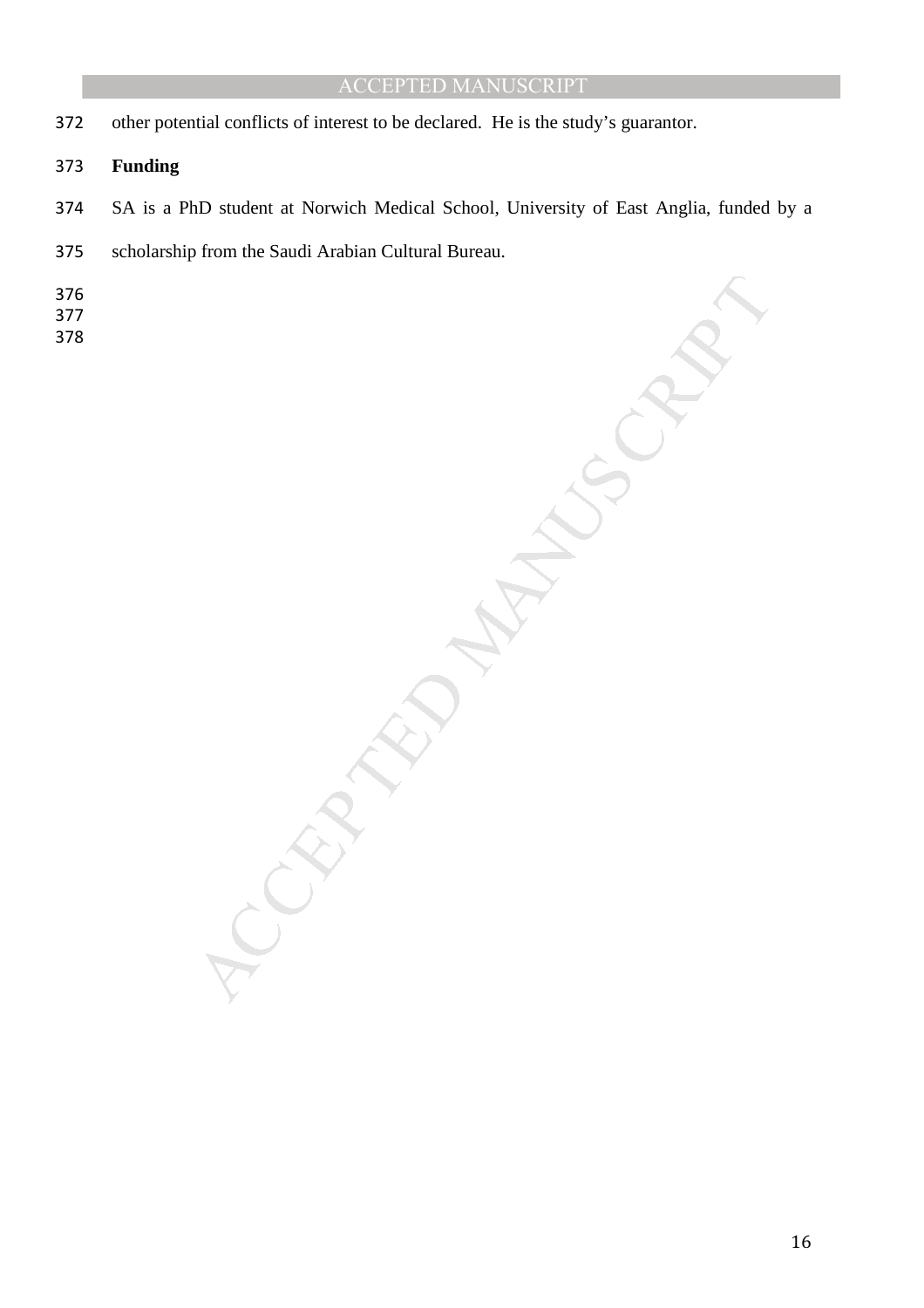|            | <b>ACCEPTED MANUSCRIPT</b>                                                                   |
|------------|----------------------------------------------------------------------------------------------|
| 379<br>380 | References                                                                                   |
| 381        | [1] Fernandez-Banares F, Cabre E, Esteve-Comas M, Gassull MA. How effective is enteral       |
| 382        | nutrition in inducing clinical remission in active Crohn's disease? A meta-analysis of the   |
| 383        | randomized clinical trials. J Parent Ent Nutr 1995;19:356-64.                                |
| 384        | [2] Griffiths AM, Ohlsson A, Sherman PM, Sutherland LR. Meta-analysis of enteral nutrition   |
| 385        | as a primary treatment of active Crohn's disease. Gastroenterology 1995;108:1056-67.         |
| 386        | [3] Messori A, Trallori G, d'Albasio G, Milla M, Vannozzi G, Pacini F. Defined-Formula       |
| 387        | Diets versus Steroids in the Treatment of Active Crohn's Disease A Meta-Analysis. Scand J    |
| 388        | Gastroenterol 1996;31:267-72.                                                                |
| 389        | [4] Zachos M, Tondeur M, Griffiths AM. Enteral nutritional therapy for induction of          |
| 390        | remission in Crohn's disease. Cochrane Database of Systematic Reviews. 2007;1:CD000542.      |
| 391        | [5] Triantafillidis J, Stamataki A, Gikas A, Malgarinos G. Maintenance treatment of Crohn's  |
| 392        | disease with a polymeric feed rich in TGF-β. Ann Gastroenterol 2010;23:113-8.                |
| 393        | [6] Kanwar JR, Kanwar RK, Stathopoulos S, Haggarty NW, MacGibbon AKH, Palmano KP,            |
| 394        | et al. Comparative activities of milk components in reversing chronic colitis. J Dairy Sci   |
| 395        | 2016;99:2488-501.                                                                            |
| 396        | [7] Middleton S, Rucker J, Kirby G, Riordan A, Hunter J. Long-chain triglycerides reduce the |
| 397        | efficacy of enteral feeds in patients with active Crohn's disease. Clin Nutr 1995;14:229-36. |
| 398        | [8] Dubois V, Breton S, Linder M, Fanni J, Parmentier M. Fatty acid profiles of 80 vegetable |
| 399        | oils with regard to their nutritional potential. Eur J Lipid Sci Tech 2007;109:710-32.       |
| 400        | [9] Downs SH, Black N. The feasibility of creating a checklist for the assessment of the     |
| 401        | methodological quality both of randomised and non-randomised studies of health care          |
| 402        | interventions. J Epid Comm Health 1998;52:377-84.                                            |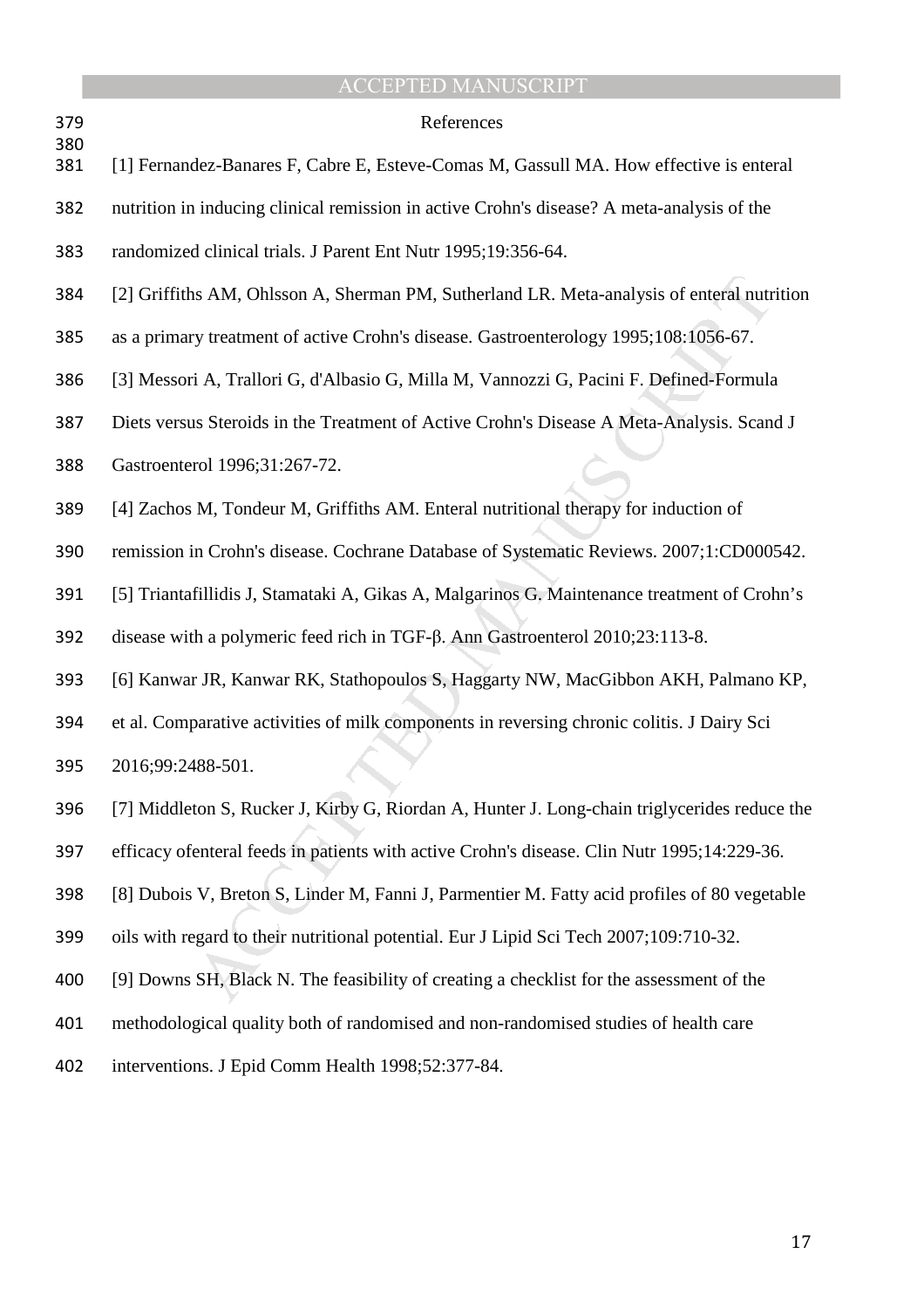- [10] Livingston JD, Milne T, Fang ML, Amari E. The effectiveness of interventions for
- reducing stigma related to substance use disorders: a systematic review. Addiction 2012;107:39-50.
- [11] Gassull M, Fernandez-Banares F, Cabre E, Papo M, Giaffer M, Sánchez-Lombraña J, et
- position may be a clue to explain the primary therapeutic effect of enteral nut<br>disease: results of a double blind randomised multicentre European trial. Gut<br>44-8.<br>24-8.<br>34-8.<br>24-8.<br>24-8.<br>24-8.<br>24-8.<br>24-8.<br>24-8.<br>24-8.<br>24-8 al. Fat composition may be a clue to explain the primary therapeutic effect of enteral nutrition
- in Crohn's disease: results of a double blind randomised multicentre European trial. Gut

2002;51:164-8.

- [12] Mantzaris G, Archavlis E, Amperiadis P, Kourtessas D, Triantafyllou G. A randomized
- prospective trial in active Crohn's disease comparing a polymeric diet, prednisolone, and a
- polymeric diet plus prednisolone. Gastroenterology 1996, 109: A955.
- [13] Rigaud D, Cosnes J, Le Quintrec Y, Rene E, Gendre J, Mignon M. Controlled trial
- comparing two types of enteral nutrition in treatment of active Crohn's disease: elemental
- versus polymeric diet. Gut 1991;32:1492-7.
- [14] Bamba T, Shimoyama T, Sasaki M, Tsujikawa T, Fukuda Y, Koganei K, et al. Dietary
- fat attenuates the benefits of an elemental diet in active Crohn's disease: a randomized,
- controlled trial. Eur J Gastroenterol Hepatol 2003;15:151-7.
- [15] Sakurai T, Matsui T, Yao T, Takagi Y, Hirai F, Aoyagi K, et al. Short-term efficacy of
- enteral nutrition in the treatment of active Crohn's disease: a randomized, controlled trial
- comparing nutrient formulas. J Parent Ent Nutr 2002;26:98-103.
- [16] Leiper K, Woolner J, Mullan M, Parker T, Van der Vliet M, Fear S, et al. A randomised
- controlled trial of high versus low long chain triglyceride whole protein feed in active
- Crohn's disease. Gut 2001;49:790-4.
- [17] Hu D, Ren J, Wang G, Li G, Liu S, Yan D, et al. Exclusive enteral nutritional therapy
- can relieve inflammatory bowel stricture in crohn's disease. J Clin Gastroenterol
- 2014;48:790-5.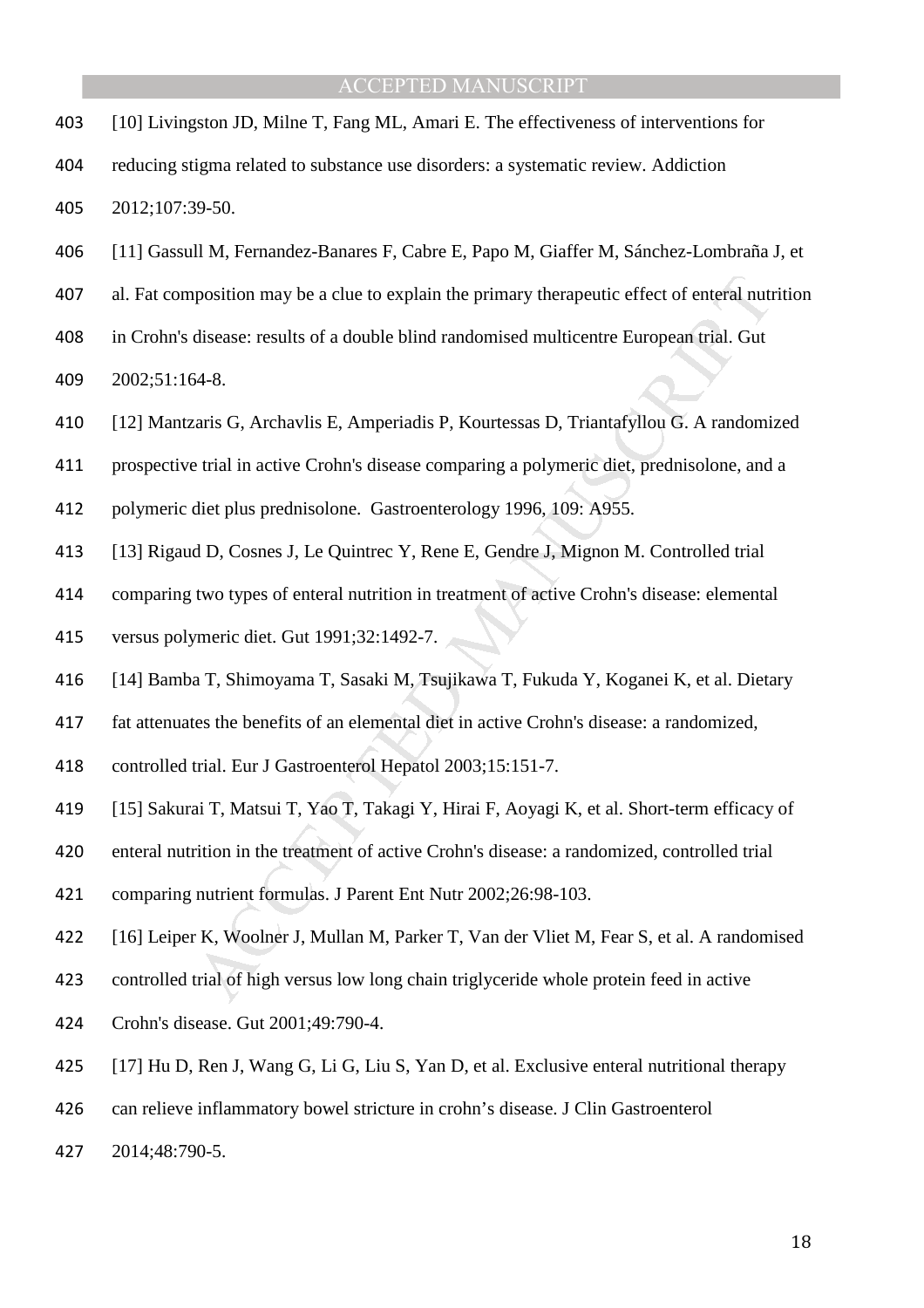- [18] Bodemar G, Nilsson L, Smedh K, Larson J. Nasogastric feeding with polymeric, whole
- protein low fat diet in Crohn's disease. J Clin Nutr Gastroenterol 1991;6:75-83.
- [19] Riordan A, Hunter J, Crampton J, Neale G, Cowan R, Davidson A, et al. Treatment of
- active Crohn's disease by exclusion diet: East Anglian multicentre controlled trial. Lancet
- 1993;342:1131-4.
- [20] Zoli G, Care M, Parazza M, Spano C, Biagi P, Bernardi M, et al. A randomized
- controlled study comparing elemental diet and steroid treatment in Crohn's disease. Aliment
- Pharmacol Ther 1997;11:735-40.
- [21] Giaffer MH, North G, Holdsworth CD. Controlled trial of polymeric versus elemental
- diet in treatment of active Crohn's disease. Lancet 1990;335:816-9.
- [22] Mansfield JC, Giaffer MH, Holdsworth CD. Controlled trial of oligopeptide versus
- amino acid diet in treatment of active Crohn's disease. Gut 1995;36:60-6.
- [23] Royall D, Jeejeebhoy K, Baker J, Allard J, Habal F, Cunnane S, et al. Comparison of
- amino acid v peptide based enteral diets in active Crohn's disease: clinical and nutritional
- outcome. Gut 1994;35:783-7.
- [24] Okada M, Yao T, Yamamoto T, Takenaka K, Imamura K, Maeda K, et al. Controlled
- trial comparing an elemental diet with prednisolone in the treatment of active Crohn's
- disease. Hepato-gastroenterology 1990;37:72-80.
- [25] Park R, Galloway A, Danesh B, Russell R. Double-blind controlled trial of elemental
- 1131-4.<br>
Si, Care M, Parazza M, Spano C, Biagi P, Bernardi M, et al. A randomized<br>
study comparing elemental diet and steroid treatment in Crohn's disease. Alim<br>
Ther 1997;11:735-40.<br>
or MH, North G, Holdsworth CD. Control and polymeric diets as primary therapy in active Crohn's disease. Eur J Gastroenterol Hepatol 1991;3:483-90.
- [26] Zelinkova Z, van der Woude CJ. Gender and Inflammatory Bowel Disease. J Clin Cell Immunol 2014;5:245-50.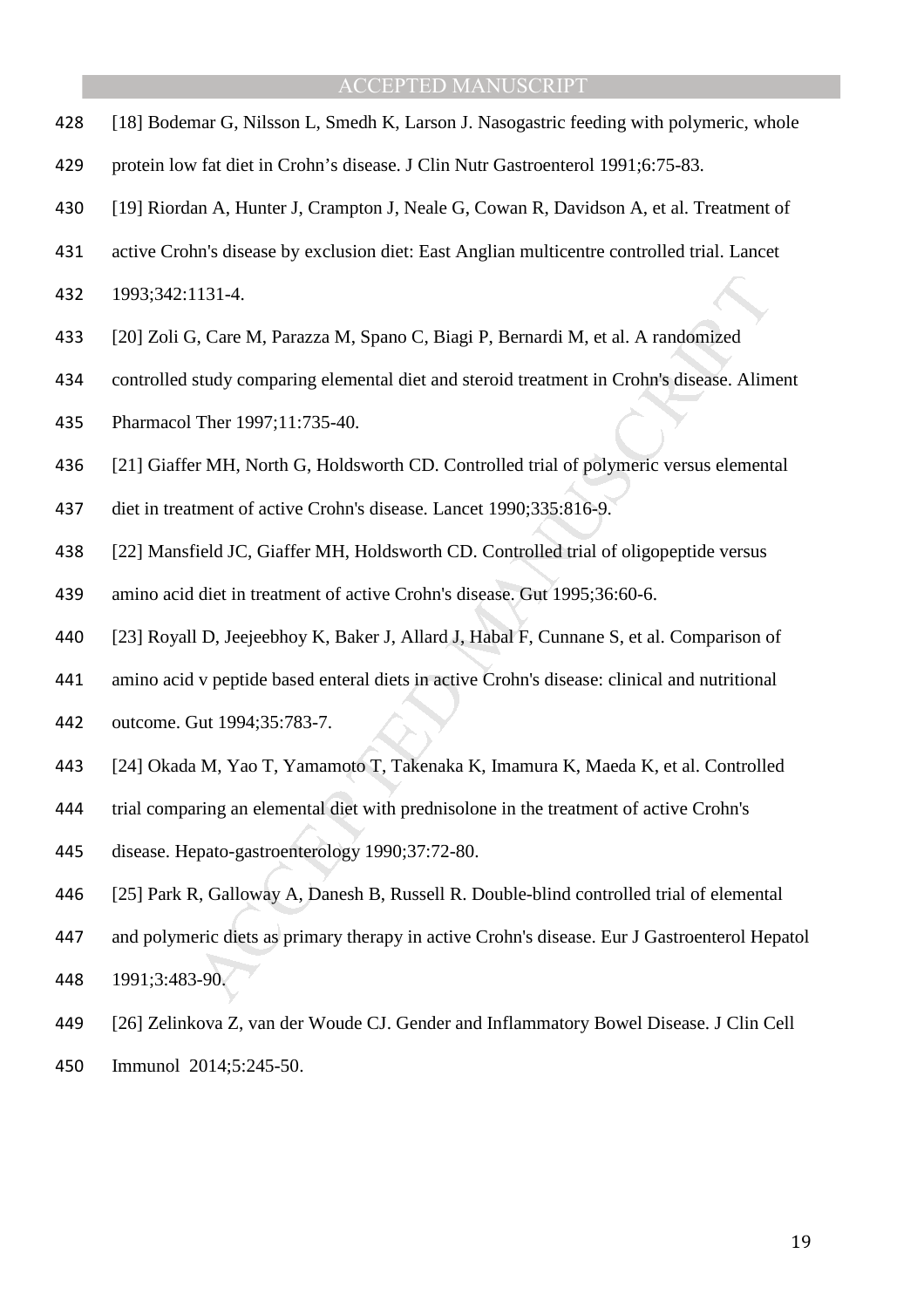- [27] Lev-Tzion R, Griffiths AM, Leder O, Turner D. Omega 3 fatty acids (fish oil) for
- maintenance of remission in Crohn's disease. Cochrane Database of Systematic Reviews. 2014;2:CD006320.
- [28] Lindor KD, Fleming CR, Burnes JU, Nelson JK, Ilstrup DM. A Randomized Prospective
- Trial Comparing a Defined Formula Diet, Corticosteroids, and a Defined Formula Diet Plus
- Corticosteroids in Active Crohn's Disease. Mayo Clin Proc 1992;67:328-33.
- [29] Forbes A, Escher J, Hébuterne X, Kłęk S, Krznaric Z, Schneider S, et al. ESPEN
- guideline: Clinical nutrition in inflammatory bowel disease. Clin Nutr 2016;36:321-47.
- [30] Raouf A, Hildrey V, Daniel J, Walker R, Krasner N, Elias E, et al. Enteral feeding as
- sole treatment for Crohn's disease: controlled trial of whole protein v amino acid based feed
- and a case study of dietary challenge. Gut 1991;32:702-7.
- [31] Verma S, Brown S, Kirkwood B, Giaffer MH. Polymeric versus elemental diet as
- primary treatment in active Crohn's disease: a randomized, double-blind trial. Am J
- Gastroenterol 2000;95:735-9.
- [32] Gonzalez-Huix F, de Leon R, Fernandez-Banares F, Esteve M, Cabre E, Acero D, et al.
- paring a Defined Formula Diet, Corticosteroids, and a Defined Formula Diet P<br>voids in Active Crohn's Disease. Mayo Clin Proc 1992;67:328-33.<br>
S. A. Escher J. Hébuterne X. Kłçk S. Krznaric Z. Schneider S. et al. ESPEN<br>
Clin Polymeric enteral diets as primary treatment of active Crohn's disease: a prospective steroid
- controlled trial. Gut 1993;34:778-82.
- [33] Lochs H, Steinhardt HJ, Klaus-Wentz B, Zeitz M, Vogelsang H, Sommer H, et al.
- Comparison of enteral nutrition and drug treatment in active Crohn's disease. Results of the
- European Cooperative Crohn's Disease Study. IV. Gastroenterology 1991;101:881-8.
- [34] Malchow H, Steinhardt H, Lorenz-Meyer H, Strohm W, Rasmussen S, Sommer H, et al.
- Feasibility and effectiveness of a defined-formula diet regimen in treating active Crohn's
- disease. European Cooperative Crohn's Disease Study III. Scand J Gastroenterol
- 1990;25:235-44.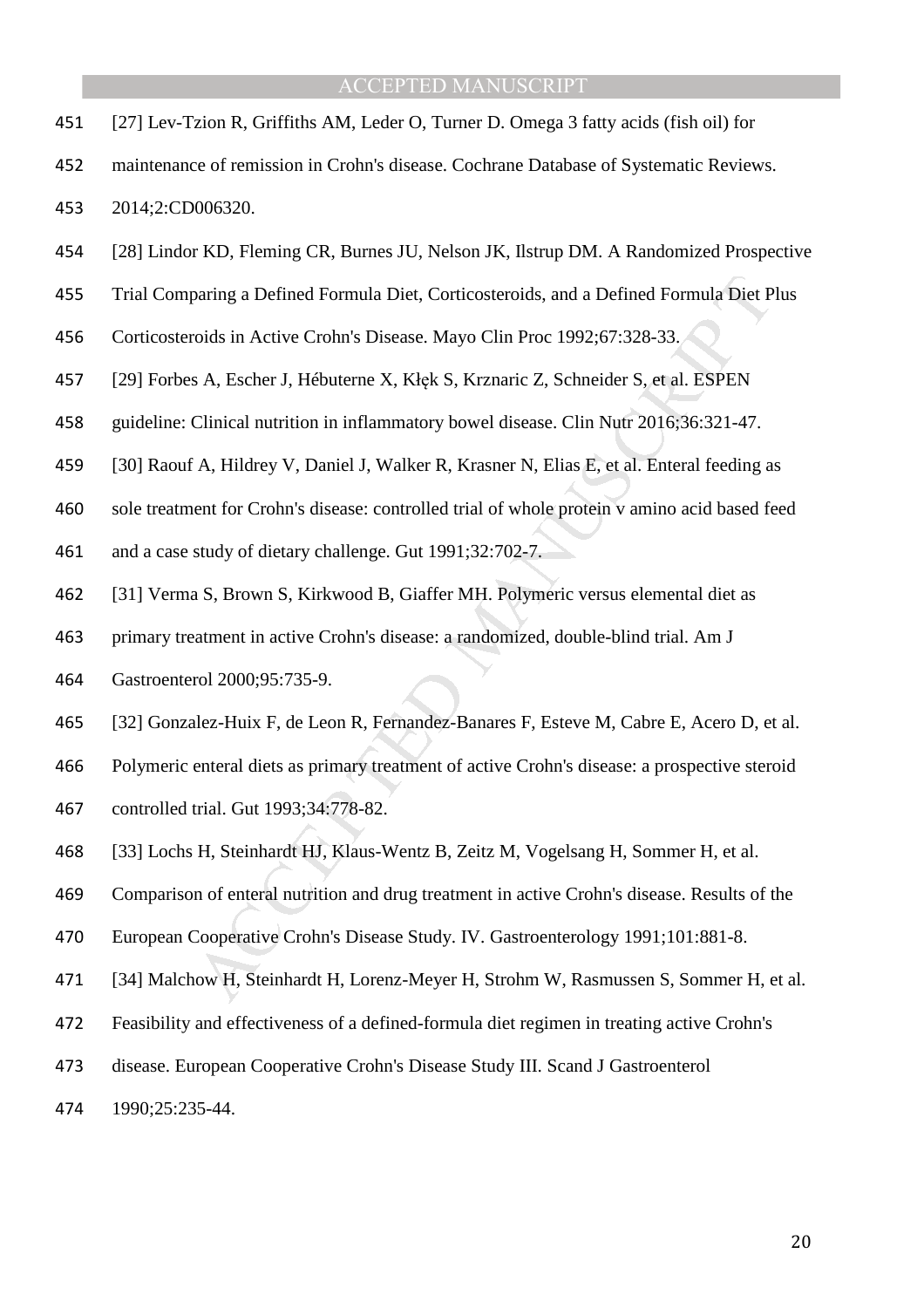- [35] Greenberg G, Fleming C, Jeejeebhoy K, Rosenberg I, Sales D, Tremaine W. Controlled
- trial of bowel rest and nutritional support in the management of Crohn's disease. Gut

1988;29:1309-15.

- [36] Kobayashi K, Katsumata T, Yokoyama K, Takahashi H, Igarashi M, Saigenji K. A
- randomized controlled study of total parenteral nutrition and enteral nutrition by elemental
- and polymeric diet as primary therapy in active phase of Crohn's disease. Nihon Shokakibyo
- Gakkaizasshi, Jap J Gastroenterol 1998;95:1212-21.
- [37] O'moráin C, Segal A, Levi A. Elemental diet as primary treatment of acute Crohn's
- disease: a controlled trial. Br Med J 1984;288:1859-62.
- [38] Gorard D, Hunt J, Payne-James J, Palmer K, Rees R, Clark M, et al. Initial response and
- subsequent course of Crohn's disease treated with elemental diet or prednisolone. Gut
- 1993;34:1198-202.
- d controlled study of total parenteral nutrition and enteral nutrition by element<br>eric diet as primary therapy in active phase of Crohn's disease. Nihon Shokaki<br>shi, Jap J Gastroenterol 1998;95:1212-21.<br>sáin C, Segal A, Le [39] Coyle B, Sladen G. Whole protein liquid diet in the treatment of acute uncomplicated
- Crohn's disease. J Hum Nutr Diet 1989;2:25-30.
- [40] Guo Z, Wu R, Zhu W, Gong J, Zhang W, Li Y, et al. Effect of exclusive enteral nutrition
- on health-related quality of life for adults with active Crohn's disease. Nutr Clin Pract
- 2013;28:499-505.
- [41] Zhu W, Zuo L, Li Y, Cao L, Zhang W, Gu Y, et al. A comparative study of induction of
- remission and cost-effectiveness of enteral nutrition versus infliximab in moderate-to-severe
- Crohn's disease. Zhonghua nei ke za zhi 2013;52:721-5.
-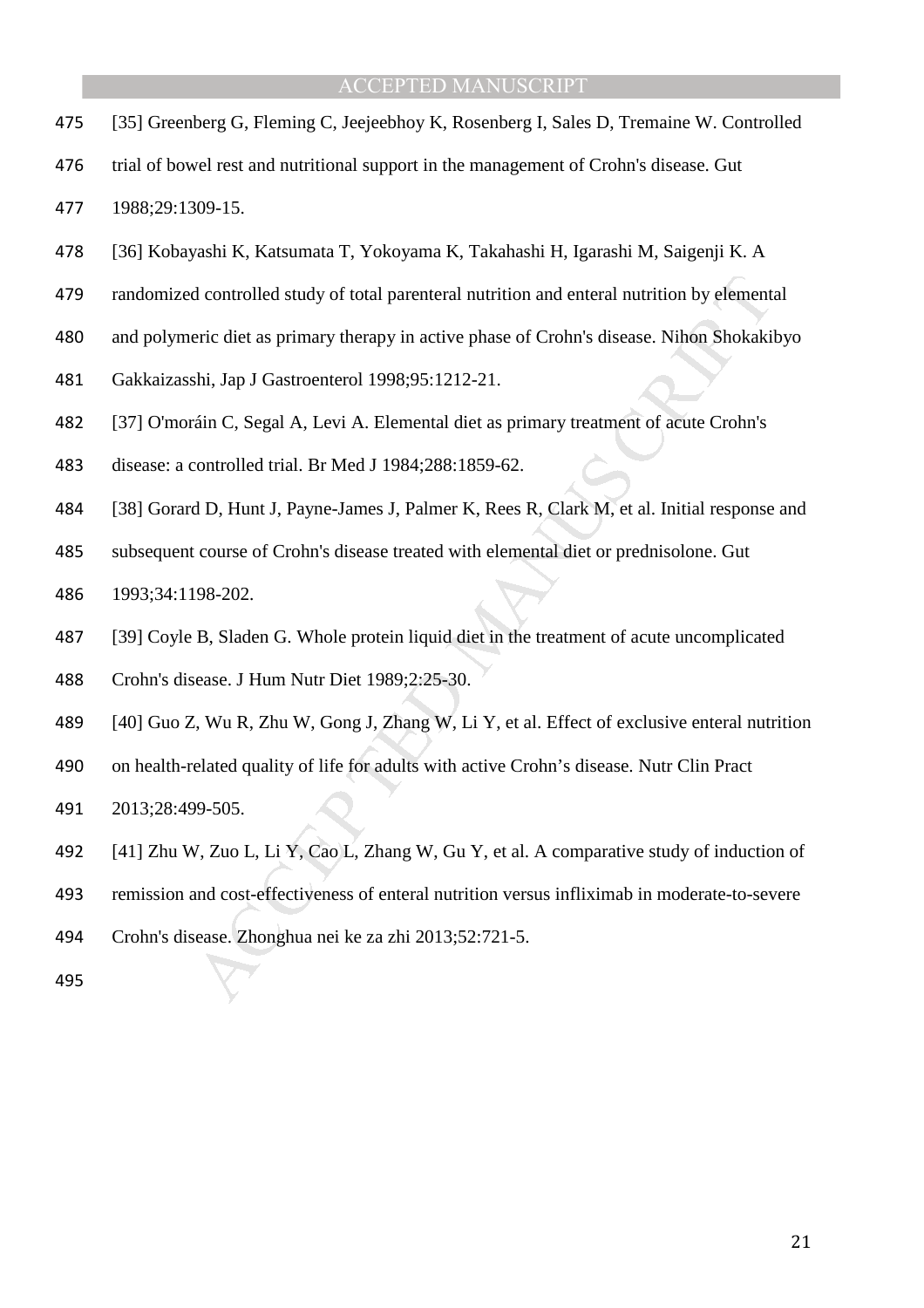

**FIGURE 1:** PRISMA 2009 flow diagram demonstrating the search and selection strategy. PRISMA, Preferred Reporting Items for Systematic Reviews and Meta-Analyses.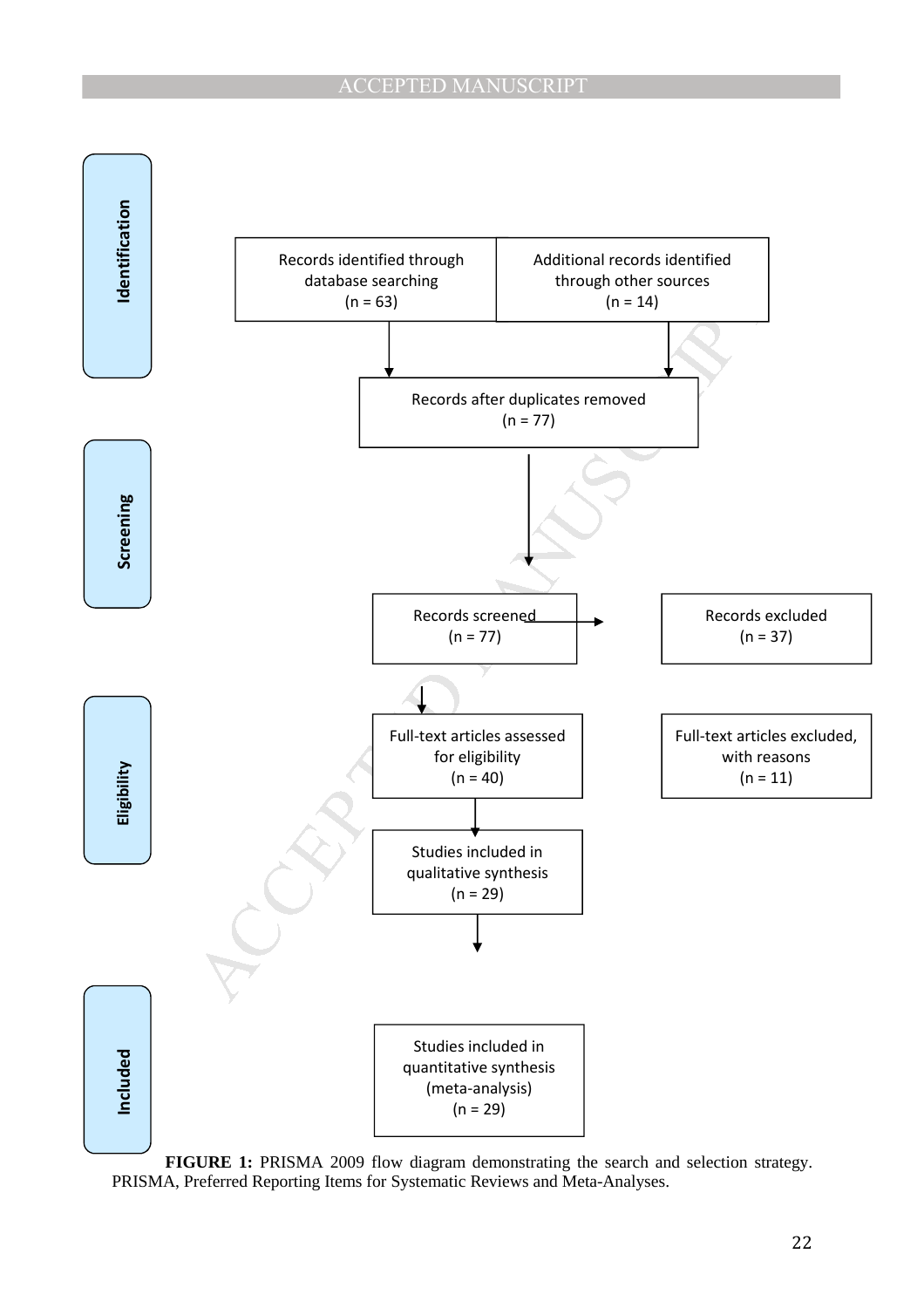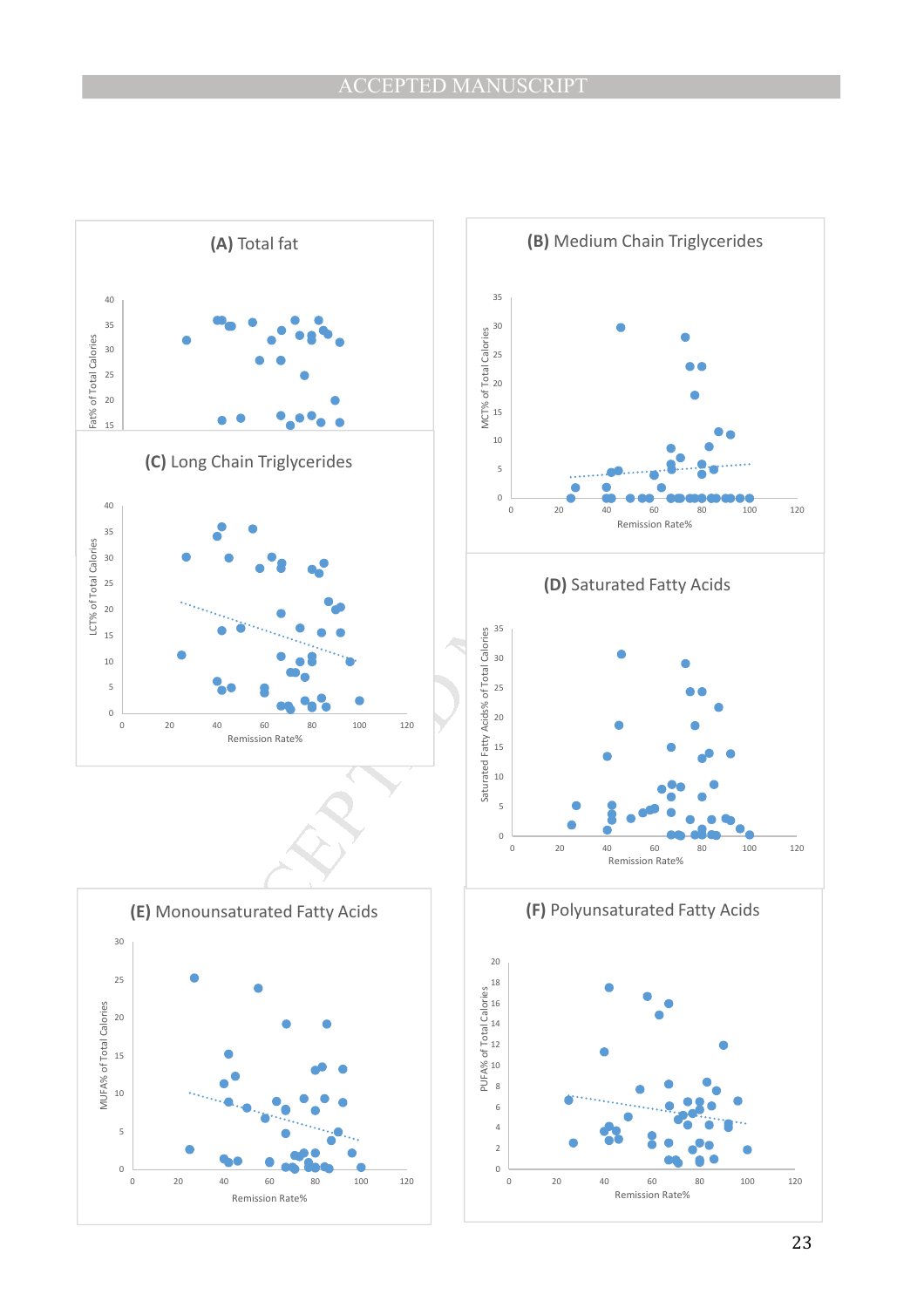



**FIGURE 2: The association between fat composition of enteral nutritional feeds and remission rates (calculated based on per protocol analysis) in patients with Crohn's disease.** Pearson correlation test was used to measure the strength of the correlation. **(A)** Total fat percentage (r= -0.176, P-value= 0.252). **(B)** Medium chain triglycerides (MCT) percentage (r= 0.072, P-value= 0.643). **(C)** Long chain triglycerides (LCT) percentage (r= -0.254, P-value= 0.096). **(D)** Saturated fatty acids (SFA) percentage (r= -0.007, P-value= 0.964). **(E)** Monounsaturated fatty acids (MUFA) percentage (r= -0.23, P-value= 0.13). **(F)** Polyunsaturated fatty acids (PUFA) percentage (r= -0.157, P-value= 0.308). **(G)** Total linoleic acid (n-6) percentage (r= 0.253, P-value= 0.110). **(H)** Total linolenic acid (n-3) percentage (r= -0.166, P-value= 0.313). **(I)** Total n-6:n-3 ratio (r= 0.378, P-value= 0.018\*).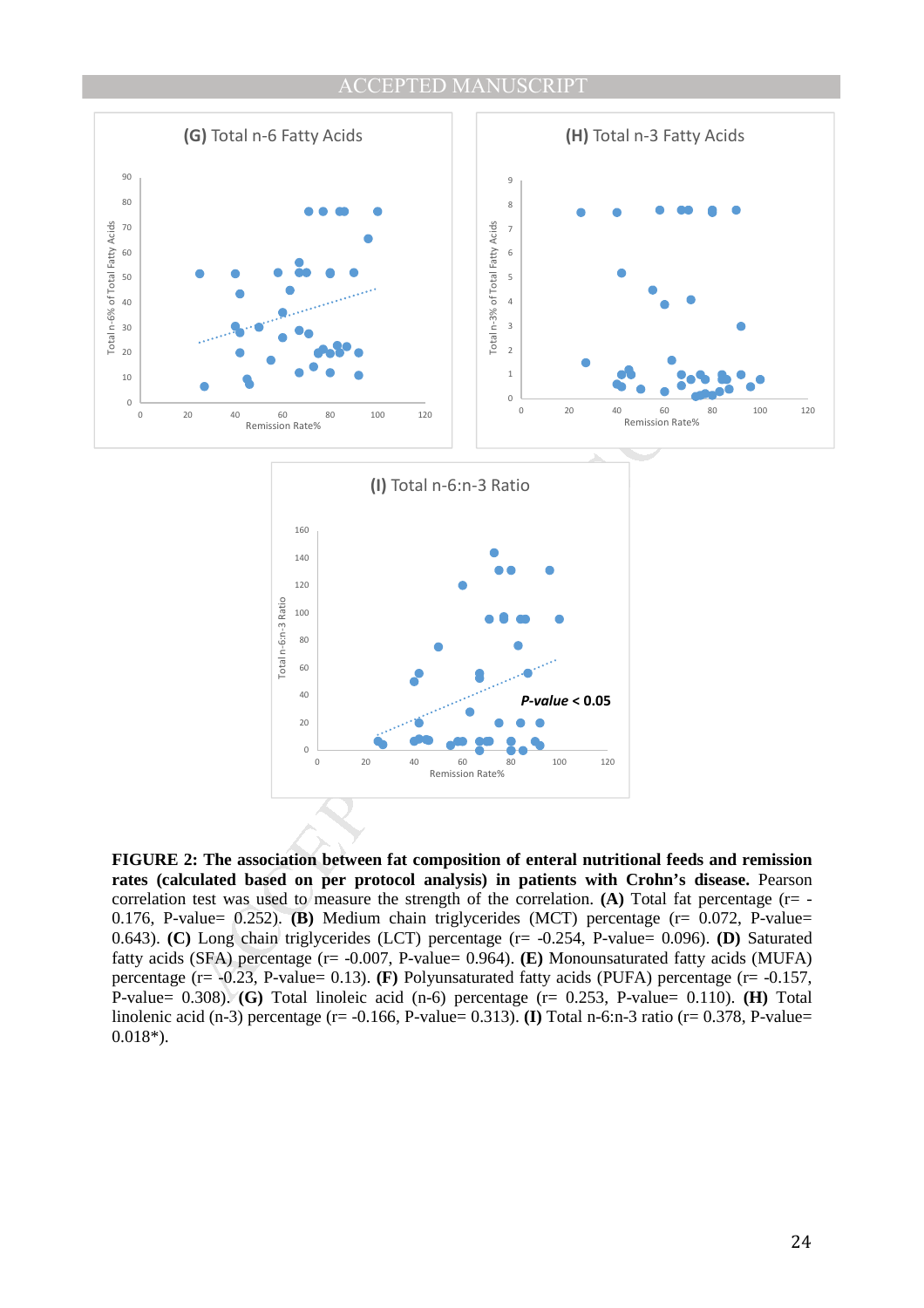## TABLE 1: Fat composition and remission rate for enteral nutritional formulas

|                                 |                                                                                     |                        |               |                                                |                |           | <b>ACCEPTED MANUSCRIPT</b> |                          |                         |             |                       |            |                |             |             |                |            |          |
|---------------------------------|-------------------------------------------------------------------------------------|------------------------|---------------|------------------------------------------------|----------------|-----------|----------------------------|--------------------------|-------------------------|-------------|-----------------------|------------|----------------|-------------|-------------|----------------|------------|----------|
|                                 |                                                                                     |                        |               |                                                |                |           |                            |                          |                         |             |                       |            |                |             |             |                |            |          |
|                                 |                                                                                     |                        |               |                                                |                |           |                            |                          |                         |             |                       |            |                |             |             |                |            |          |
|                                 |                                                                                     |                        |               |                                                |                |           |                            |                          |                         |             |                       |            |                |             |             |                |            |          |
|                                 | <b>TABLE 1:</b> Fat composition and remission rate for enteral nutritional formulas |                        |               |                                                |                |           |                            |                          |                         |             |                       |            |                |             |             |                |            |          |
| Reference                       | Type of enteral nutrition                                                           | <b>Energy Kcal/day</b> | Fat% of total | Source of oil                                  | LCT% of total  | LCT% of   | MCT% of total              | MCT% of                  | SFA% of total           | SFA% of     | <b>MUFA% of total</b> | MUFA% of   | PUFA% of       | PUFA% of    | Total n-6%  | Total n-3%     | $n-6: n-3$ | RR%      |
|                                 |                                                                                     |                        | calories      |                                                | calories       | total fat | calories                   | total fat                | calories                | total fat   | calories              | total fat  | total calories | total fat   | of total    | of total       | Ratio      |          |
|                                 |                                                                                     |                        |               |                                                |                |           |                            |                          |                         |             |                       |            |                |             | fatty acids | fatty acids    |            |          |
| Bamba et al. (2003)[14]         | Elemental, Low fat (6 packs of Elental +                                            | 2400                   | 1.15          | Soybean oil                                    | 1.15           | 100       | $\mathbf 0$                | $\mathbf{0}$             | 1.19                    | 16.8        | 0.27                  | 23.9       | 0.68           | 59.3        | $\circ$     | 7.7            | 6.70       | 80       |
|                                 | 6 packs of dextrin)                                                                 |                        |               |                                                |                |           |                            |                          |                         |             |                       |            |                |             |             |                |            |          |
|                                 | Elemental, Medium fat (6 packs of                                                   | 2400                   | 6.21          | Soybean oil                                    | 6.21           | 100       |                            |                          | 1.04                    | 16.8        | 1.48                  | 23.9       | 3.68           | 59.3        | 51.6        | 7.7            | 6.70       |          |
|                                 | Elental + 3 packs of dextrin+ 3 packs of                                            |                        |               |                                                |                |           |                            |                          |                         |             |                       |            |                |             |             |                |            |          |
|                                 | C-1 dextrin)                                                                        |                        |               |                                                |                |           |                            |                          |                         |             |                       |            |                |             |             |                |            |          |
|                                 | Elemental, High fat (6 packs of Elental +                                           | 2400                   | 11.27         | Soybean oil                                    | 11.27          | 100       | $^{\circ}$                 | $^{\circ}$               | 1.89                    | 16.8        | 2.69                  | 23.9       | 6.68           | 59.3        | 51.6        | 7.7            | 6.70       | 25       |
|                                 | 6 packs of C-1 dextrin)                                                             |                        |               |                                                |                |           |                            |                          |                         |             |                       |            |                |             |             |                |            |          |
| Gassull et al. (2002)[11]       | Polymeric, high in n-9 MUFA                                                         | 2307                   | 32            | Synthetic Trioleate                            | 30.17          | 94.28     | 1.83                       | 5.71                     | 5.16                    | 16.11       | 25.28                 | 79         | 2.56           | 8           | 6.5         | 1.5            | 4.33       | 27       |
|                                 | Polymeric, high in n-6 PUFA                                                         | 2266                   | 32            | Corn oil                                       | 30.17          | 94.28     | 1.83                       | 5.71                     | 7.94                    | 24.8        | 9.02                  | 28.2       | 14.91          | 46.6        | 45          | 1.6            | 28.13      | 63       |
| Giaffer et al. (1990)[21]       | Elemental (Vivonex)                                                                 | 2500                   | 1.3           | Safflower oil                                  | 1.3            | 100       | $\circ$                    | $\mathbf 0$              | 0.12                    | 9.1         | 0.18                  | 13.9       |                | 77.3        | 76.5        | 0.8            | 95.63      | 86       |
|                                 | Polymeric (Fortison)                                                                | 2500                   | 36            | Vegetable oil (canola & sunflowe               | 36             | 100       | $^{\circ}$                 | $^{\circ}$               | 3.74                    | 10.4        | 15.26                 | 42.4       | 17.55          | 48.75       | 43.6        | 5.2            | 8.38       | 42       |
| Leiper et al. (2001)[16]        | Polymeric, 5% LCT                                                                   |                        | 34.8          | Soybean & coconut oils                         | 5              | 13.8      | 29.8                       | 86.2                     | 30.69                   | 88.2        | 1.18                  | 3.4        | 2.92           | 8.4         | 7.4         |                | 7.40       | 46       |
|                                 | Polymeric, 30% LCT                                                                  |                        | 34.8          | Palm, Canola, and coconut oils                 | 30             | 84.7      | 4.8                        | 15.3                     | 18.72                   | 53.8        | 12.35                 | 35.5       | 3.72           | 10.7        | 9.5         | 1.2            | 7.92       | 45       |
| Mansfield et al. (1995)[22]     | Elemental (E028)                                                                    | 2250                   | 16            | Arachis oil                                    | 16             | 100       | $\circ$                    | $\mathbf{0}$             | 2.72                    | 17          | 8.96                  | 56         | 4.16           | 26          | 20          |                | 20.00      | 42       |
|                                 | Semi-elemental (Pepti-2000 LF liquid)                                               | 2250                   | $\mathbf{Q}$  | Corn (50%) & MCT oils                          | 4.5            | 50        | 4.5                        | 50                       | 5.22                    | 58          | 0.99                  | 11         | 2.79           | 31          | 28.05       | 0.5            | 56.10      | 42       |
| Middleton et al. (1995)[7]      | Elemental (E028)                                                                    |                        | 15.6          | Arachis oil                                    | 15.6           | 100       | $\mathbf 0$                | $\overline{\phantom{0}}$ | 2.65                    | 17.1        | 8.88                  | 56.9       | 4.06           | 26          | 20          |                | 20.00      | 92       |
|                                 | Elemental (E028), High LCT                                                          |                        | 35.6          | Safflower & canola oils                        | 35.6           | 100       | $\circ$                    |                          | 3.95                    | 11.1        | 23.92                 | 67.2       | 7.73           | 21.7        | 17          | 4.5            | 3.78       | 55       |
|                                 | Elemental (E028), High MCT                                                          |                        | 31.6          | Safflower, canola, and coconut                 | 20.5           | 64.9      | 11.1                       | 35.1                     | 13.9                    | 44          | 13.27                 | 42         | 4.42           | 14          | 11          |                | 3.67       | 92       |
|                                 |                                                                                     |                        |               | oils                                           |                |           |                            |                          |                         |             |                       |            |                |             |             |                |            |          |
|                                 | Semi-elemental (Peptide 2+)                                                         |                        | 33.2          | Corn & coconut oils                            | 21.6           | 65        | 11.6                       | 34.9                     | 21.71                   | 65.4        | 3.88                  | 11.7       | 7.6            | 22.9        | 22.5        | 0.4            | 56.25      | 87       |
| Park et al. (1991)[25]          | Elemental (E028)                                                                    | 2266                   | 16.47         | Arachis oil                                    | 16.47          | 100       | $\overline{0}$             | $\overline{0}$           | 3.01                    | 18.3        | 8.17                  | 49.6       | 5.07           | 30.8        | 30.2        | 0.4            | 75.50      | 50       |
|                                 | Polymeric (Enteral 400)                                                             | 2289                   | 36            | Arachis (75%) & MCT oils                       | 27             | 75        | 9                          | 25                       | 14                      | 38.9        | 13.57                 | 37.7       | 8.42           | 23.4        | 22.9        | 0.3            | 76.33      | 83       |
| Raouf et al. (1991)[30]         | Elemental (EO28)                                                                    |                        | 16.5          | Arachis oil                                    | 16.5           | 100       | $\sigma$                   | $\Omega$                 | 2.82                    | 17.1        | 9.39                  | 56.9       | 4.29           | 26          | 20          |                | 20.00      | 75       |
|                                 | Polymeric (Triosorbon)                                                              |                        | 36            | Sunflower (22%) & MCT oils                     | 7.9            | 22        | 28.1                       | 78                       | 29.09                   | 80.8        | 1.76                  | 4.9        | 5.22           | 14.5        | 14.4        | 0.1            | 144.00     | 73       |
| Rigaud et al. (1991)[13]        | Elemental (Vivonex HN)                                                              | 2286                   | 0.8           | Safflower oil                                  | 0.8            | 100       | $\Omega$                   |                          | 0.07                    | 9.1         | 0.11                  | 13.9       | 0.62           | 77.3        | 76.5        | 0.8            | 95.63      | 71       |
| Royall et al. (1994)[23]        | Elemental (Vivonex-TEN)                                                             |                        |               | Safflower oil                                  |                | 100       | $^{\circ}$                 |                          | 0.27                    | 9.1         | 0.42                  | 13.9       | 2.32           | 77.3        | 76.5        | 0.8            | 95.63      | 84       |
|                                 | Semi-elemental (Peptamen)                                                           |                        | 33            | Sunflower (30%) & MCT oil                      | 10             | 30.3      | 23                         | 69.7<br>$\mathbf{0}$     | 24.37                   | 73.84       | 2.22                  | 6.72       | 6.53           | 19.8        | 19.68       | 0.15           | 131.20     | 75       |
| Sakurai et al. (2002)[15]       | Elemental, Low fat (Elental)                                                        |                        | 1.5           | Soybean oil                                    | 1.5            | 100       | $\mathbf 0$                |                          | 0.24                    | 15.7        | 0.36<br>0.97          | 24.2       | 0.9            | 59.8        | 52.1        | 7.8            | 6.68       | 67       |
| Verma et al. (2000)[31]         | Semi-elemental, High MCT (Twinline)<br>Elemental                                    | 2500                   | 25<br>17      | Safflower & MCT oil (tricaprilin)<br><b>NS</b> | $7 -$<br>11.05 | 28<br>65  | 18<br>5.95                 | 72<br>35                 | 18.64<br>6.63           | 74.54<br>39 | 7.82                  | 3.89<br>46 | 5.41<br>2.55   | 21.64<br>15 | 21.42<br>12 | 0.22           | 97.36      | 77<br>80 |
|                                 | Polymeric                                                                           | 2500                   |               |                                                | 11.05          | 65        | 5.95                       | 35                       | 6.63                    | 39          | 7.82                  | 46         | 2.55           | 15          | 12          |                |            | 67       |
| Gonzalez-Huix et al. (1993)[32] | Polymeric (Edanec HN)                                                               | 2800                   | 32            | Olive oil (55%) & milk fat                     | 27.8           | 87        | 4.2                        | 13                       | 13.12                   | 41          | 13.12                 | -41        | 5.76           |             |             |                |            | 80       |
| Lindor et al. (1992)[28]        | Semi-elemental (Vital HN)                                                           |                        | 9             | Safflower (55%) & MCT (45%                     | 4.95           | 55        | 4.05                       | 45                       | 4.68                    | 52.04       | 1.1                   | 12.32      | 3.26           | 36.3        | 36.08       | 0.3            | 120.27     | 60       |
| Lochs et al. (1991)[33]         | Semi-elemental (Peptisorb)                                                          |                        | 8             | Soybean oil (50%) & MCT                        | $\overline{4}$ | 50        | $\overline{4}$             | 50                       | 4.62                    | 57.85       | 0.97                  | 12.1       | 2.39           | 29.9        | 26.05       | 3.9            | 6.68       | 60       |
| Malchow et al. (1990)[34]       | Semi-elemental (Survimed)                                                           |                        | 10            | Sunflower                                      | 10             | 100       | $\circ$                    | $^{\circ}$               | 1.28                    | 12.8        | 2.24                  | 22.4       | 6.6            | 66          | 65.6        | 0.5            | 131.20     | 96       |
| Greenberg et al. (1988)[35]     | Polymeric (Precision-Isotonic)                                                      |                        | 28            | Soybean oil                                    | 28             | 100       | $\circ$                    | $\Omega$                 | 4.4                     | 15.7        | 6.8                   | 24.2       | 16.7           | 59.8        | 52.1        | 7.8            | 6.68       | 58       |
| Kobayashi et al. (1998)[36]     | Elemental (Elental)                                                                 |                        | 1.5           | Soybean oil                                    | 1.5            | 100       | $\circ$                    |                          | 0.24                    | 15.7        | 0.36                  | 24.2       | 0.9            | 59.8        | 52.1        | 7.8            | 6.68       | 70       |
|                                 | Polymeric (Clinimeal)                                                               |                        | 28            | Corn & coconut oils                            | 19.3           | 69        | 8.7                        | 31.15                    | 15                      | 53.7        | 4.8                   | 17.1       | 8.23           | 29.5        | 28.95       | 0.55           | 52.64      | 67       |
| Mantzaris et al. (1996)[12]     | Polymeric (Nutrison HE)                                                             |                        | 36            | Corn, palm, & coconut oils                     | 34.17          | 94.92     | 1.9                        | 5.27                     | 13.45                   | 37.41       | 11.35                 | 31.54      | 11.35          | 31.24       | 30.63       | 0.61           | 50.21      | 40       |
| O'moráin et al. (1984)[37]      | Elemental (Vivonex)                                                                 |                        | 2.5           | Safflower                                      | 2.5            | 100       | $^{\circ}$                 | $\overline{0}$           | 0.23                    | 9.1         | 0.35                  | 13.9       | 1.9            | 77.3        | 76.5        | 0.8            | 95.63      | 100      |
| Gorard et al. (1993)[38]        | Elemental (Vivonex TEN)                                                             | 2100                   | 2.5           | Safflower                                      | 2.5            | 100       | $\circ$                    | $\overline{0}$           | 0.23                    | 9.1         | 0.35                  | 13.9       | 1.9            | 77.3        | 76.5        | 0.8            | 95.63      | 77       |
| Okada et al. (1990)[24]         | Elemental (Elental)                                                                 |                        | 1.5           | Soybean                                        | 1.5            | 100       | $\mathbf{0}$               | $\overline{0}$           | 0.24                    | 15.7        | 0.36                  | 24.2       | 0.9            | 59.8        | 52.1        | 7.8            | 6.68       | 80       |
| Bodemar et al. (1991)[18]       | Polymeric (Semper lowfat)                                                           |                        | 20            | Soybean                                        | 20             | 100       | $\mathbf 0$                | $\mathbf{0}$             | $\overline{\mathbf{3}}$ | 15.7        | 5                     | 24.2       | 12             | 59.8        | 52.1        | 7.8            | 6.68       | 90       |
| Coyle and Sladen (1989)[39]     | Polymeric (Enteral 250)                                                             | 2000-3000              | 28            | Corn oil                                       | 28             | 100       | $\circ$                    | $\overline{0}$           | $\overline{4}$          | 14.8        | 8                     | 28.1       | 16             | 57.1        | 56.1        | $\overline{1}$ | 56.10      | 67       |
| Riordan et al. (1993)[19]       | Elemental (E028)                                                                    |                        | 15.6          | Arachis oil                                    | 15.6           | 100       | $\mathbf 0$                | $\mathbf{0}$             | 2.82                    | 17.1        | 9.39                  | 56.9       | 4.29           | 26          | 20          |                | 20.00      | 84       |
| Guo et al. (2013)[40]           | Polymeric (Nutrison Fiber)                                                          | 1500-2000              | - 34          | Sunflower, canola, & MCT oils                  | 29             | 84.6      | 5                          | 15.4                     | 8.7                     | 25.6        | 19.2                  | 56.4       | 6.12           | 18          |             |                |            | 85       |
|                                 |                                                                                     |                        |               |                                                |                |           |                            |                          |                         |             |                       |            |                |             |             |                |            |          |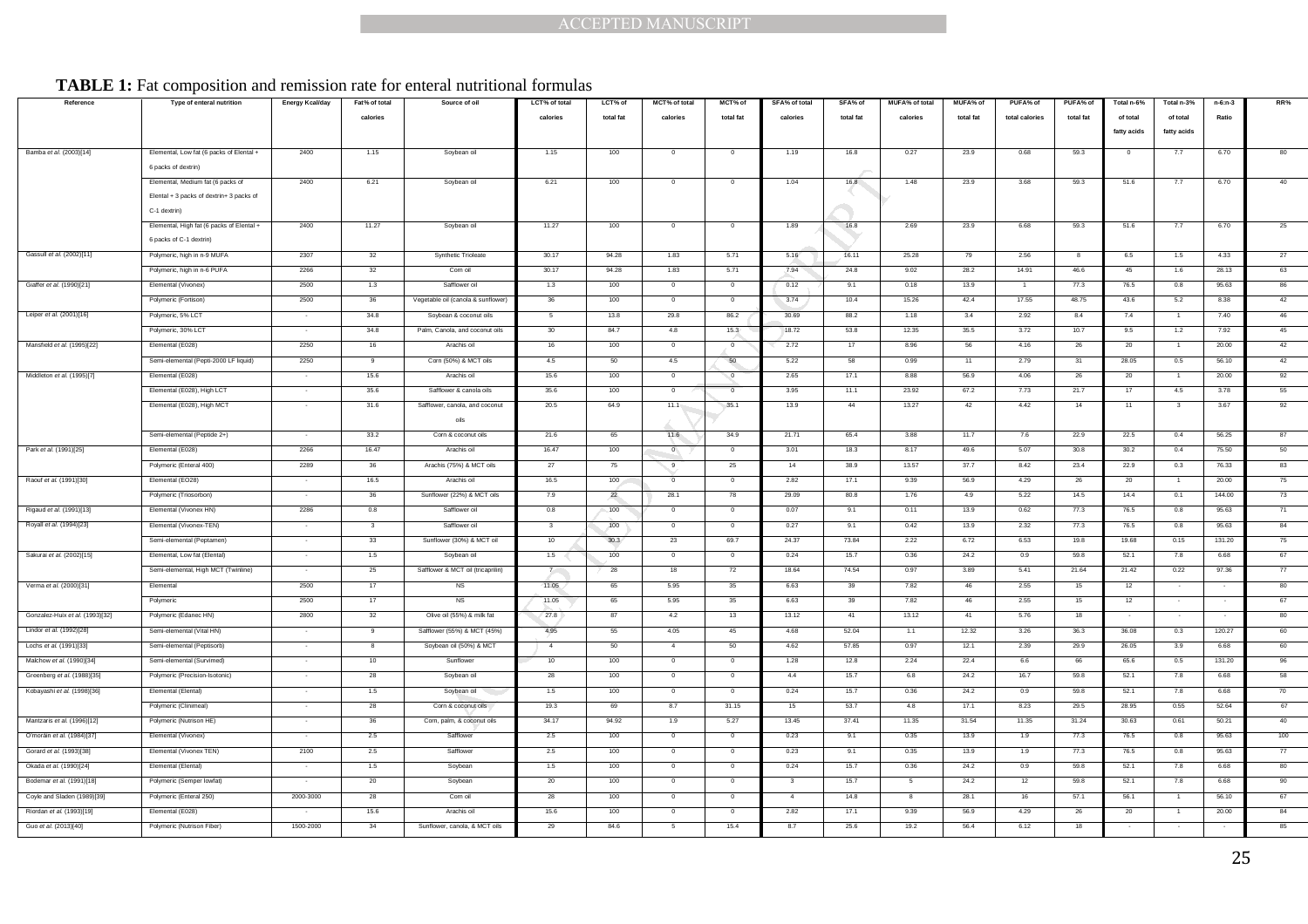| Zoli et al. (1997)[20] | Semi-elemental (Peptamen)         |      | - | Sunflower (30%) & MCT oil     | JU.J |    | 24.37 | 73.84    | 2.22 |      | 6.53 | 19.8 | 19.68 | 131.20 | 80 |
|------------------------|-----------------------------------|------|---|-------------------------------|------|----|-------|----------|------|------|------|------|-------|--------|----|
| Hu et al. (2014)[17]   | Semi-elemental (Peptisorb liquid) |      |   | Soy oil % MCT oil             |      |    |       | 55.3     |      |      | - 12 |      |       | 6.73   |    |
| Zhu et al. (2013)[41]  | Polymeric (Nutrison Fibre)        | 2037 |   | Sunflower, canola, & MCT oils | 84.6 | AC |       | $\theta$ |      | 56.4 | A    | 18   |       |        | 67 |

 $\frac{1}{\sqrt{2}}$ <br>  $\frac{1}{\sqrt{2}}$ <br>  $\frac{1}{\sqrt{2}}$ <br>  $\frac{1}{\sqrt{2}}$ <br>  $\frac{1}{\sqrt{2}}$ <br>  $\frac{1}{\sqrt{2}}$ <br>  $\frac{1}{\sqrt{2}}$ <br>  $\frac{1}{\sqrt{2}}$ <br>  $\frac{1}{\sqrt{2}}$ <br>  $\frac{1}{\sqrt{2}}$ <br>  $\frac{1}{\sqrt{2}}$ <br>  $\frac{1}{\sqrt{2}}$ <br>  $\frac{1}{\sqrt{2}}$ <br>  $\frac{1}{\sqrt{2}}$ <br>  $\frac{1}{\sqrt{2}}$ <br>  $\frac{1}{\sqrt{2}}$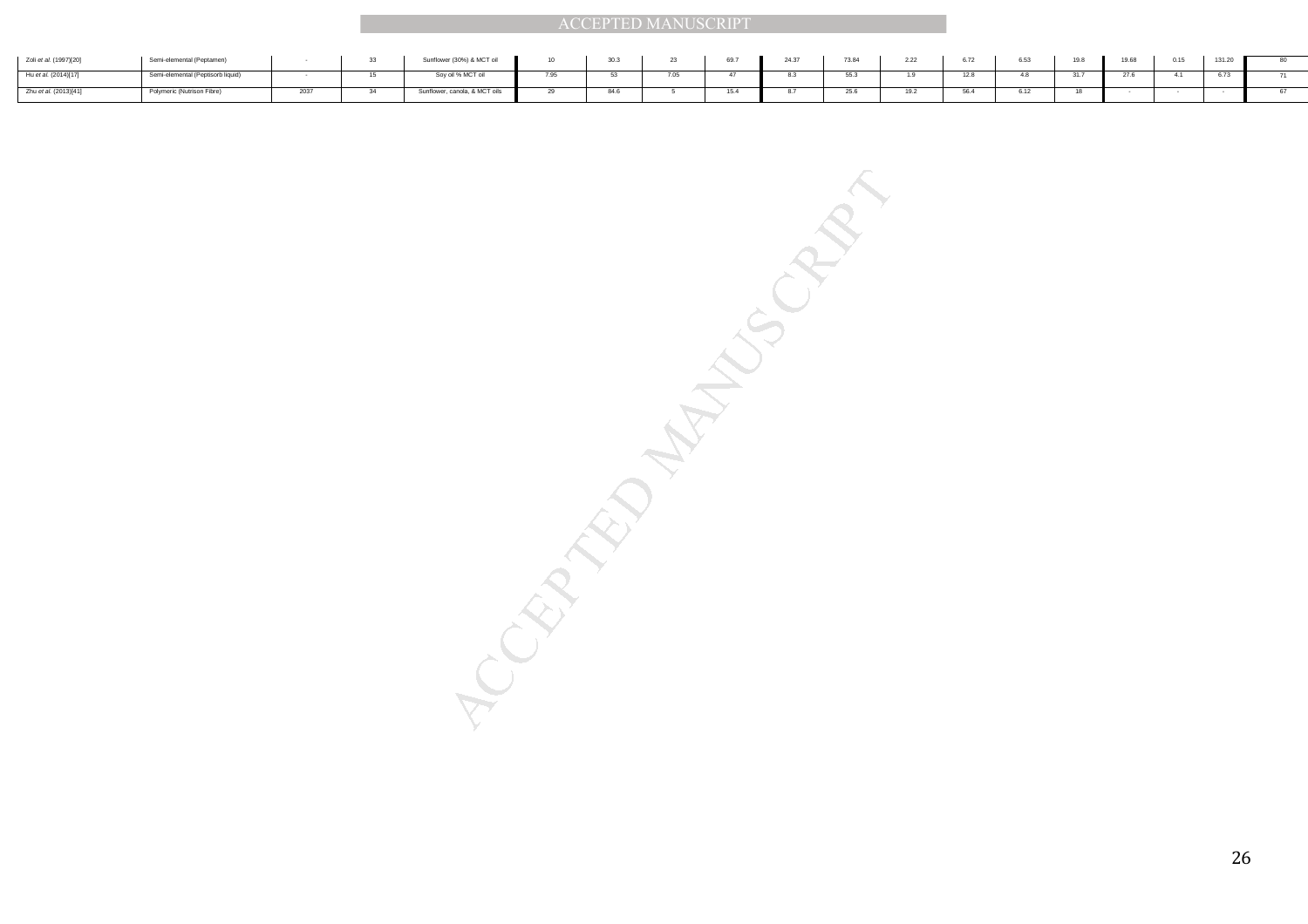| Factor assessed                                                                                                                                                        | Subgroup                                                                                                    | Number of comparisons (compared                                                                                                                          | Pooled RR (95% CI)                |  |  |  |  |  |  |  |
|------------------------------------------------------------------------------------------------------------------------------------------------------------------------|-------------------------------------------------------------------------------------------------------------|----------------------------------------------------------------------------------------------------------------------------------------------------------|-----------------------------------|--|--|--|--|--|--|--|
|                                                                                                                                                                        |                                                                                                             | enteral feeds)                                                                                                                                           |                                   |  |  |  |  |  |  |  |
| Total fat level                                                                                                                                                        | Low fat                                                                                                     | 11                                                                                                                                                       | 74.09 (63.63, 84.56)              |  |  |  |  |  |  |  |
|                                                                                                                                                                        | Moderate fat                                                                                                | 21                                                                                                                                                       | 66.9 (57.53, 76.28)               |  |  |  |  |  |  |  |
|                                                                                                                                                                        | High fat                                                                                                    | 12                                                                                                                                                       | 64.86 (53.34, 76.38)              |  |  |  |  |  |  |  |
| MCT level                                                                                                                                                              | No MCT                                                                                                      | 22                                                                                                                                                       | 69.59 (60.59, 78.59)              |  |  |  |  |  |  |  |
|                                                                                                                                                                        | Moderate MCT                                                                                                | 10                                                                                                                                                       | 56.93 (43.8, 70.06)               |  |  |  |  |  |  |  |
|                                                                                                                                                                        | <b>High MCT</b>                                                                                             | 12                                                                                                                                                       | 74.83 (67.32, 82.35)              |  |  |  |  |  |  |  |
| LCT level                                                                                                                                                              | Low LCT                                                                                                     | 11                                                                                                                                                       | 74.27 (64.1, 84.45)               |  |  |  |  |  |  |  |
|                                                                                                                                                                        | Moderate LCT                                                                                                | 22                                                                                                                                                       | 70.55 (62, 79.09)                 |  |  |  |  |  |  |  |
|                                                                                                                                                                        | <b>High LCT</b>                                                                                             | 11                                                                                                                                                       | 57.21 (45.35, 69.07)              |  |  |  |  |  |  |  |
| SFA level                                                                                                                                                              | Low SFA                                                                                                     | 11                                                                                                                                                       | 77.36 (66.55, 88.18)              |  |  |  |  |  |  |  |
|                                                                                                                                                                        | Moderate SFA                                                                                                | $22\,$                                                                                                                                                   | 62.83 (54.36, 71.31)              |  |  |  |  |  |  |  |
|                                                                                                                                                                        | <b>High SFA</b>                                                                                             | 11                                                                                                                                                       | 69.55 (57.47, 81.62)              |  |  |  |  |  |  |  |
| <b>MUFA</b> level                                                                                                                                                      | Low MUFA                                                                                                    | $\overline{11}$                                                                                                                                          | 77.45 (70.25, 84.65)              |  |  |  |  |  |  |  |
|                                                                                                                                                                        | Moderate MUFA                                                                                               | 21                                                                                                                                                       | 65.29 (56.53, 74.05)              |  |  |  |  |  |  |  |
|                                                                                                                                                                        | <b>High MUFA</b>                                                                                            | 12                                                                                                                                                       | 64.61 (50.74, 78.48)              |  |  |  |  |  |  |  |
| PUFA level                                                                                                                                                             | <b>Low PUFA</b>                                                                                             | 12                                                                                                                                                       | 76.83 (70.03, 83.63)              |  |  |  |  |  |  |  |
|                                                                                                                                                                        | Moderate PUFA                                                                                               | 20                                                                                                                                                       | 65.17 (56.02, 74.31)              |  |  |  |  |  |  |  |
|                                                                                                                                                                        | <b>High PUFA</b>                                                                                            | 12                                                                                                                                                       | 64.42 (50.46, 78.37)              |  |  |  |  |  |  |  |
| Total n-6 level                                                                                                                                                        | Low n-6                                                                                                     | 11                                                                                                                                                       | 65.45 (52.23, 78.68)              |  |  |  |  |  |  |  |
|                                                                                                                                                                        | Moderate n-6                                                                                                | 18                                                                                                                                                       | 61.11 $(51.29, 70.93)^{*}$        |  |  |  |  |  |  |  |
|                                                                                                                                                                        | High n-6                                                                                                    | 12                                                                                                                                                       | 78.83 (70.7, 86.97) <sup>*</sup>  |  |  |  |  |  |  |  |
| Total n-3 level                                                                                                                                                        | Low $n-3$                                                                                                   | 10                                                                                                                                                       | 72.3 (60.26, 84.34)               |  |  |  |  |  |  |  |
|                                                                                                                                                                        | Moderate n-3                                                                                                | 19                                                                                                                                                       | 67.84 (58.07, 77.62)              |  |  |  |  |  |  |  |
|                                                                                                                                                                        | High n-3                                                                                                    | 10                                                                                                                                                       | 60.7 (45.96, 75.44)               |  |  |  |  |  |  |  |
| n-6:n-3 level                                                                                                                                                          | Low $n-6:n-3$                                                                                               | $\overline{10}$                                                                                                                                          | 67.9 (54.06, 81.74)               |  |  |  |  |  |  |  |
|                                                                                                                                                                        | Moderate n-6:n-3                                                                                            | 18                                                                                                                                                       | 58.94 (48.99, 68.9) <sup>*</sup>  |  |  |  |  |  |  |  |
|                                                                                                                                                                        | High $n-6$ : $n-3$                                                                                          | 11                                                                                                                                                       | 79.91 (72.31, 87.51) <sup>*</sup> |  |  |  |  |  |  |  |
|                                                                                                                                                                        | -Low level (lower quartile range); moderate level (interquartile range); high level (upper quartile range). | -RR (remission rate); MCT (medium chain triglycerides); LCT (long chain triglycerides); SFA (saturated fatty acids); MUFA (monounsaturated fatty acids); |                                   |  |  |  |  |  |  |  |
| PUFA (polyunsaturated fatty acids).<br>-One-way ANOVA with multiple correction test have been used to test the significance of difference in RR between the subgroups. |                                                                                                             |                                                                                                                                                          |                                   |  |  |  |  |  |  |  |
| $\check{D}$ Difference between subgroups is significant (P-value < 0.05).                                                                                              |                                                                                                             |                                                                                                                                                          |                                   |  |  |  |  |  |  |  |
|                                                                                                                                                                        |                                                                                                             |                                                                                                                                                          |                                   |  |  |  |  |  |  |  |
|                                                                                                                                                                        |                                                                                                             |                                                                                                                                                          |                                   |  |  |  |  |  |  |  |
|                                                                                                                                                                        |                                                                                                             |                                                                                                                                                          |                                   |  |  |  |  |  |  |  |
|                                                                                                                                                                        |                                                                                                             |                                                                                                                                                          |                                   |  |  |  |  |  |  |  |
|                                                                                                                                                                        |                                                                                                             |                                                                                                                                                          |                                   |  |  |  |  |  |  |  |

**TABLE 2:** Subgrouping analysis for the effect of fat composition of enteral nutritional feeds on CD remission rate stratified by the level of lipid class